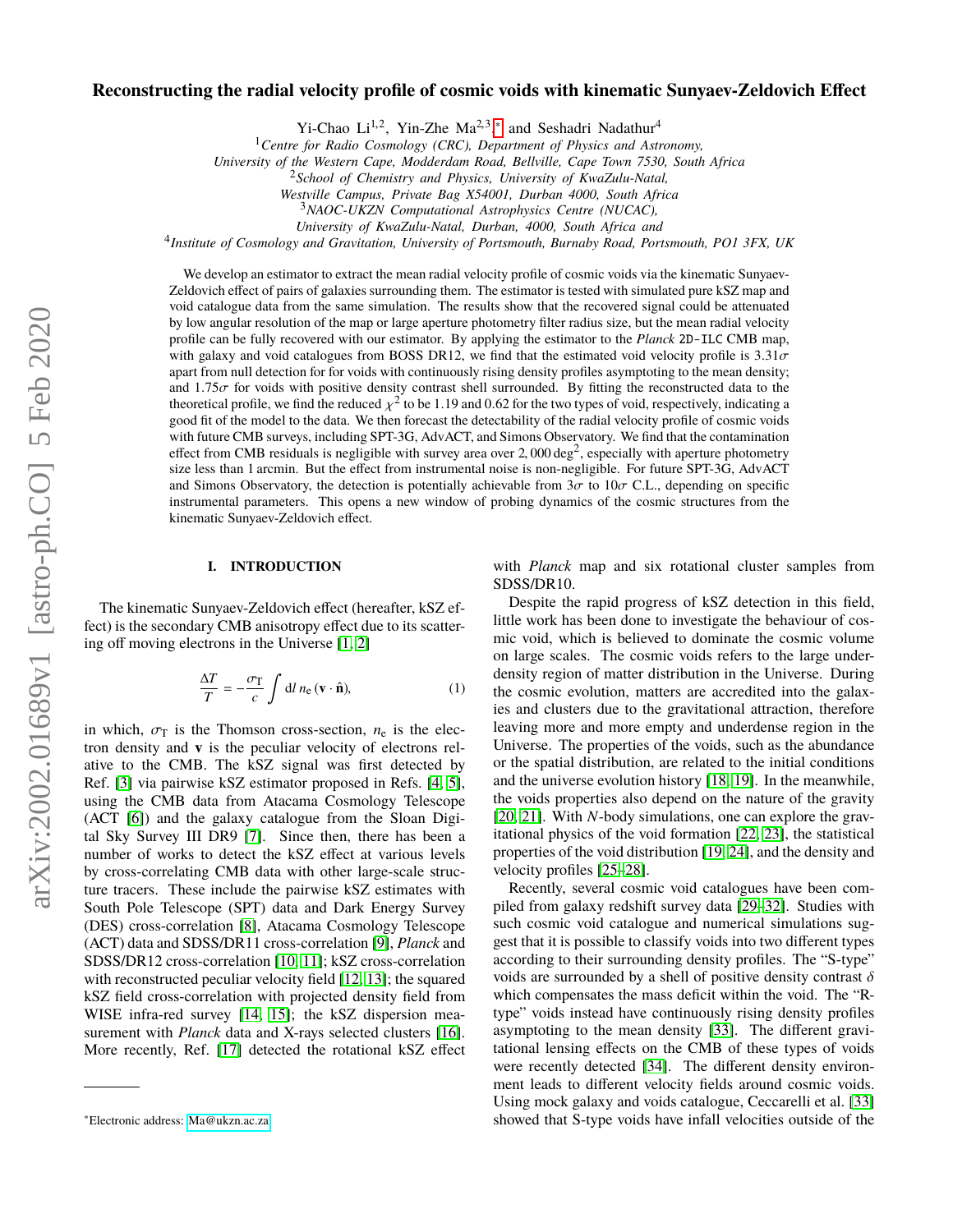overdense shell whereas inside the overdense shell the voids are expanding. In contrast, R-type voids only expand and experience no contraction around void radius. Void velocity and density profiles can be measured observationally via the RSD effect in the void-galaxy cross-correlation [\[35](#page-11-11)[–38\]](#page-11-12) or through gravitational lensing by voids [\[34,](#page-11-10) [39\]](#page-11-13).

In this paper, we investigate the radial velocity profile from the measurement of kSZ effect, and present the current measurement from *Planck* data and forecasts for future experiments. Our approach aims to provide a complementary method to understand the dynamical behaviour of cosmic voids than previous studies from *N*-body simulations, weak lensing and RSD effect. In Sec. [II,](#page-1-0) we present the different types of the voids in the large-scale structure, and the estimator to extract the radial velocity profile of voids from kSZ effect. In Sec. [III,](#page-2-0) we calculate the expected radial velocity profile from numerical simulations. In Sec. [IV,](#page-4-0) we present the current measurement of the radial velocity profile from *Planck* maps and BOSS DR12 void catalogues. In Sec. [V,](#page-7-0) the forecasts for future CMB experiments are presented and discussed, including ACT, SPT and Simons Observatory. The conclusion is presented in the last section.

Throughout this paper, we adopt a spatially flat Λ-Cold-Dark-Matter (ΛCDM) cosmology model with cosmological parameters fixed at *Planck* 2015 best-fitting values, i.e.  $\Omega_b h^2 = 0.02230$ ,  $\Omega_c h^2 = 0.1188$ ,  $\Omega_k h^2 = 0.00037$  and<br>  $H_0 = 67.74$  km s<sup>-1</sup> Mnc<sup>-1</sup> [40]  $H_0 = 67.74 \text{ km s}^{-1} \text{ Mpc}^{-1}$  [\[40\]](#page-11-14).

### <span id="page-1-0"></span>**II. THE COSMIC VOIDS**

#### **A. Two types of cosmic voids**

It is usefull to characterise the population of voids into R-type and S-type [\[18,](#page-10-17) [26,](#page-11-15) [27,](#page-11-16) [37,](#page-11-17) [41\]](#page-11-18). The S-type voids usually lie within some overdense region of large-scale structure, therefore it is usually called "Void-in-cloud" scenario. In comparison, R-type of voids is usually embedded in the lowdensity region of large-scale structure, and therefore named as "Void-in-void".

Ref. [\[42\]](#page-11-19) investigated the gravitation potential environments of the voids and suggested a empirical linear relation between the averaged value of potential and the void properties,

$$
\bar{\Phi}_0 = -a\lambda_v + c,\tag{2}
$$

in which, *a* and *c* are positive constants determined from the simulation and the parameter  $\lambda_{\nu}$  is defined as

$$
\lambda_{\nu} = \bar{\delta}_{g} \left( \frac{R_{\text{eff}}}{h^{-1} \text{Mpc}} \right)^{1.2} \tag{3}
$$

where  $R_{\text{eff}}$  is the effective void size and  $\bar{\delta}_{g}$  is the average valaxy density contrast over the void. The linear scaling of  $\bar{\Phi}_{0}$ galaxy density contrast over the void. The linear scaling of  $\bar{\Phi}_0$ and  $\lambda_{\nu}$  is universal and relatively independent of the galaxy tracer properties. According to the analysis in [\[42\]](#page-11-19), voids with larger values of  $\lambda_v$ , particularly  $\lambda_v > 10$  for LOWZ/CMASS catalogue, are more strongly correlated with the regions of negative gravitational potential,  $\Phi < 0$ , and more likely to be

the S-type voids lying in the overdensity regions. In contrast, the smaller values of  $\lambda_{\nu}$  indicate the R-type voids with underdensity environments. In our analysis, we split the void catalogue in to two sub-samples with  $\lambda_{\nu}$  greater and less than 10. The R-type of voids is likely to have a positive velocity profile pointing outward from the center of the void; while the S-type of voids is likely to have a slightly negative velocity profile at the boundary region of the voids due to the over dense "wall" surrounding them. Recently, Raghunathan et al. [\[34\]](#page-11-10) observationally confirmed the difference in void profiles with  $\lambda_{\nu}$  based on their CMB lensing signal.

### **B. The estimator of void radial velocity profile**

#### *1. The pairwise kSZ estimator*

We want to use the relative velocity between the galaxies around a cosmic void to extract the radial velocity profile of the void. For this reason, we need to calculate the normal pairwise momentum estimator between two galaxies due to the normal gravitational attraction, then subtract this term from the true pairwise kSZ effect. The pairwise momentum estimator was initially proposed by Refs. [\[4,](#page-10-3) [5\]](#page-10-4) and used in Hand et al. (2012) [\[3\]](#page-10-2) to make the first detection of the kSZ effect. The estimator has been widely used in previous kSZ studies [\[8–](#page-10-7) [12\]](#page-10-11). By selecting a pair of galaxies, *i* and *j*, we can measure the difference between CMB temperature fluctuations  $\Delta_{ij}$  =  $T_i - T_j$ . *T<sub>i</sub>* and  $T_j$  are the CMB temperatures where the two galaxies locate, filtered with an aperture photometry (AP) filter or matched filter to removed the large-scale primary CMB contribution. The  $\chi^2$  function can be constructed as

$$
\chi^2 = \sum_{i < j} \left[ \Delta_{ij} - \Delta^{\mathcal{P}}(r_{ij}) P_{ij} \right]^2,\tag{4}
$$

where indices  $i$  and  $j$  sum over all pairs without repetition.  $P_{ij}$ is the geometric operator that projects the pairwise velocity to the line-of-sight(LoS) direction. It can be expressed as [\[4,](#page-10-3) [5\]](#page-10-4)

$$
P_{ij} = (\hat{\mathbf{r}}_{ij}) \cdot \frac{(\hat{\mathbf{r}}_i + \hat{\mathbf{r}}_j)}{2}
$$
  
= 
$$
\frac{(r_i - r_j)(1 + \cos \theta)}{2\sqrt{r_i^2 + r_j^2 - 2r_ir_j \cos \theta}}
$$
(5)

where  $\hat{\mathbf{r}}_{i,j} = \mathbf{r}_{i,j}/r_{i,j}$ ,  $\hat{\mathbf{r}}_{ij} = (\mathbf{r}_i - \mathbf{r}_j)/r_{ij}$ .  $r_i$  and  $r_j$  are the composing distance of the galaxies *i* and *i* respectively; and comoving distance of the galaxies *i* and *j*, respectively; and  $r_{ij} = |\mathbf{r}_i - \mathbf{r}_j|.$ 

 $\Delta^p(r)$  is the pairwise kSZ effect due to the mean pairwise velocities of the galaxies and it can be expressed with the mean CMB temperature  $T_{\text{CMB}}$ , the mean optical depth of the galaxies  $\bar{\tau}$ , speed of light *c* and the mean pairwise velocity  $v^p(r)$  as,

<span id="page-1-1"></span>
$$
\Delta^{\mathbf{p}}(r) = -\frac{T_{\text{CMB}}\bar{\tau}}{c}v^{\mathbf{p}}(r)
$$
 (6)

where *r* is the comoving separation distances between the pair of samples.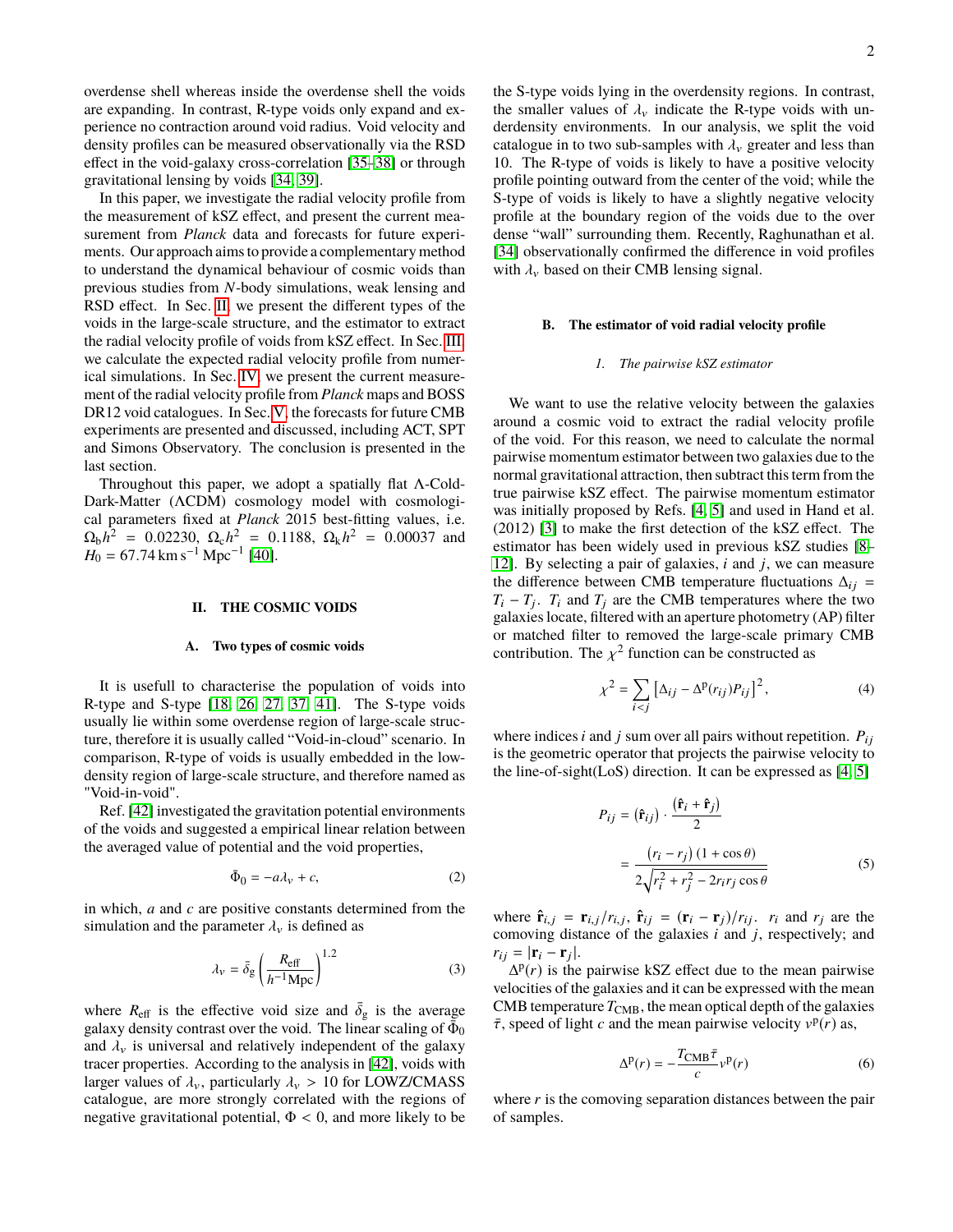3

By minimizing the  $\chi^2$  function,  $\partial \chi^2 / \partial \hat{\Delta}^p = 0$  leads to the pression of estimator [3–5] expression of estimator [\[3](#page-10-2)[–5\]](#page-10-4)

$$
\hat{\Delta}^p(r) = \frac{\sum_{i < j} \Delta_{ij} P_{ij}}{\sum_{i < j} P_{ij}^2}.\tag{7}
$$

We will apply the above estimator to *Planck* maps and simulated kSZ maps of, SPT-3G, ACT and Simons Observatory.

#### *2. kSZ effect due to the void expansion*

If the galaxies are near the void, they are pushed by the void in the direction away from its center. Therefore there is an outflow component to the velocity,  $v^{e}(R)$ , caused by the expansion of the void, where  $R$  is the radial distance relative to the void centre. We assume that each void share the same radial velocity profile normalised by the effective radius of the void, i.e.  $v^{\bar{e}}(R/R_{\text{eff}})$ . We want to reconstruct this radial velocity profile by building an estimator  $\hat{v}^e(R)$  for the observed kSZ map.

In the comoving frame, we define the vector from observer pointing to the center of the void as  $\mathbf{r}_o$ , and to the selected galaxy as  $\mathbf{r}_i$ . Then the vector from the void center to the galaxy sample is  $\mathbf{r}_{io}$ . Then projection of  $\mathbf{r}_{io}$  onto the LoS direction is

$$
q_i = \hat{\mathbf{r}}_{io} \cdot \hat{\mathbf{r}}_i = \frac{r_i - r_o \cos \theta_{io}}{\sqrt{r_i^2 + r_o^2 - 2r_i r_o \cos \theta_{io}}},\tag{8}
$$

in which  $\theta_{io}$  is the separation angle between the galaxy and the void centre. Then the velocity difference projected onto the LoS direction becomes  $v^e(R)Q_{ij}$ , where  $Q_{ij} = q_i - q_j$ . Then temperature difference due to the kSZ effect can be expressed as

$$
\Delta_R^{\rm e} Q_{ij} = -\frac{T_{\rm CMB}\bar{\tau}}{c} v^{\rm e}(R) Q_{ij}.
$$
 (9)

The  $\chi^2$  function can be expressed as

$$
\chi^2 = \sum_{i < j} \left[ \Delta_{ij} - \left( \Delta^{\mathbf{p}}(r_{ij}) P_{ij} + \Delta^{\mathbf{e}}_{R} Q_{ij} \right) \right]^2. \tag{10}
$$

Taking the minimal condition as  $\partial \chi^2 / \partial \Delta_R^e = 0$ , we obtain the estimator estimator

$$
\hat{\Delta}_{R}^{\text{e}} = \frac{\sum_{i < j} \Delta_{ij} Q_{ij}}{\sum_{i < j} Q_{ij}^{2}} - b_{R},\tag{11}
$$

where

$$
b_R = \frac{\sum_{i < j} \Delta^{\text{p}}(r_{ij}) P_{ij} Q_{ij}}{\sum_{i < j} Q_{ij}^2} \tag{12}
$$

is a bias term due to the normal gravitational attraction between galaxy pairs. Finally, the radial velocity profile of the void can be estimated as

$$
\hat{\nu}^e(R) = -\frac{c}{T_{\text{CMB}}\bar{\tau}}\hat{\Delta}_R^e.
$$
 (13)

## <span id="page-2-0"></span>**III. EXPECTED SIGNAL**

### **A. Simulation data**

We use one redshift snapshot at  $z = 0.52$  from the Big Multi-Dark (BigMD) *N*-body simulation [\[43,](#page-11-20) [44\]](#page-11-21), which follows the evolution of 3840<sup>3</sup> particles in a box of side  $L = 2500 h^{-1}$ Mpc using GADGET-2[\[45\]](#page-11-22) and adaptive refinement tree [\[46,](#page-11-23) [47\]](#page-11-24) codes. The halo catalogues are formed by using the Bound Density Maximum algorithm [\[48,](#page-11-25) [49\]](#page-11-26) and the underlying dark matter density field is determined from the full resolution simulation output on a  $2350<sup>3</sup>$  grid using the cloud-in-cell interpolation.

• The *mock galaxy catalogues* are created by assigning galaxies to DM halo following a distribution based on the halo mass. The halos are populated according to the halo occupation distribution (HOD) model [\[50\]](#page-11-27). The catalogue contains central and satellite galaxies. In our analysis, we only use the central galaxies, which are good tracers of the clusters velocities. The central galaxies were placed at the center of their respective halos and the numbers of central galaxies in each mass bin follow a nearest integer distribution with the mean occupation function,

$$
\langle N_{\rm cen}(M) \rangle = \frac{1}{2} \left[ 1 + \text{erf} \left( \frac{\log M - \log M_{\rm min}}{\sigma_{\rm log M}} \right) \right],\tag{14}
$$

in which, the parameters  $M_{\text{min}}$ ,  $\sigma_{\text{log}M}$  were chosen in order to match those the properties of the SDSS CMASS catalogue. For the details of mock galaxy catalogue generation, please refer to [Nadathur et al.](#page-11-19) [\(2017\)\[42\]](#page-11-19).

• The *voids catalogues* are identified using the REVOLVER void-finding algorithm [\[38\]](#page-11-12), which is based on the earlier ZOBOV (ZOnes Bordering On Voidness) watershed voidfinding algorithm [\[51\]](#page-11-28). REVOLVER estimates the local galaxy density field from the discrete galaxy distribution using a Voronoi tessellation method, which includes additional corrections for the survey selection function and angular completeness, described in detail in [\[31,](#page-11-29) [52\]](#page-11-30). The local minima in this field are identified as the center of the voids and the watershed basins around them are the void edges. Following the procedure of Ref. [\[52\]](#page-11-30), the voids are identified with each individual density basin without any additional merging. The size of the void is characterized by the effective void radius  $R_{\text{eff}} = (3V/4\pi)^{1/3}$ , where *V* is the total void volume<br>determined from the sum of its Voronoi cells volume determined from the sum of its Voronoi cells volume.

#### <span id="page-2-3"></span>**B. Simulated kSZ signal**

<span id="page-2-2"></span><span id="page-2-1"></span>We use the position and velocity information of the central galaxies to simulate the kSZ signal. The mock galaxy catalogue is firstly split into 5 sub-catalogues along the **z**ˆ-axis, which is chosen as the Line-of-Sight (LoS) direction. Each of the sub-catalogues is assigned new radial comoving distance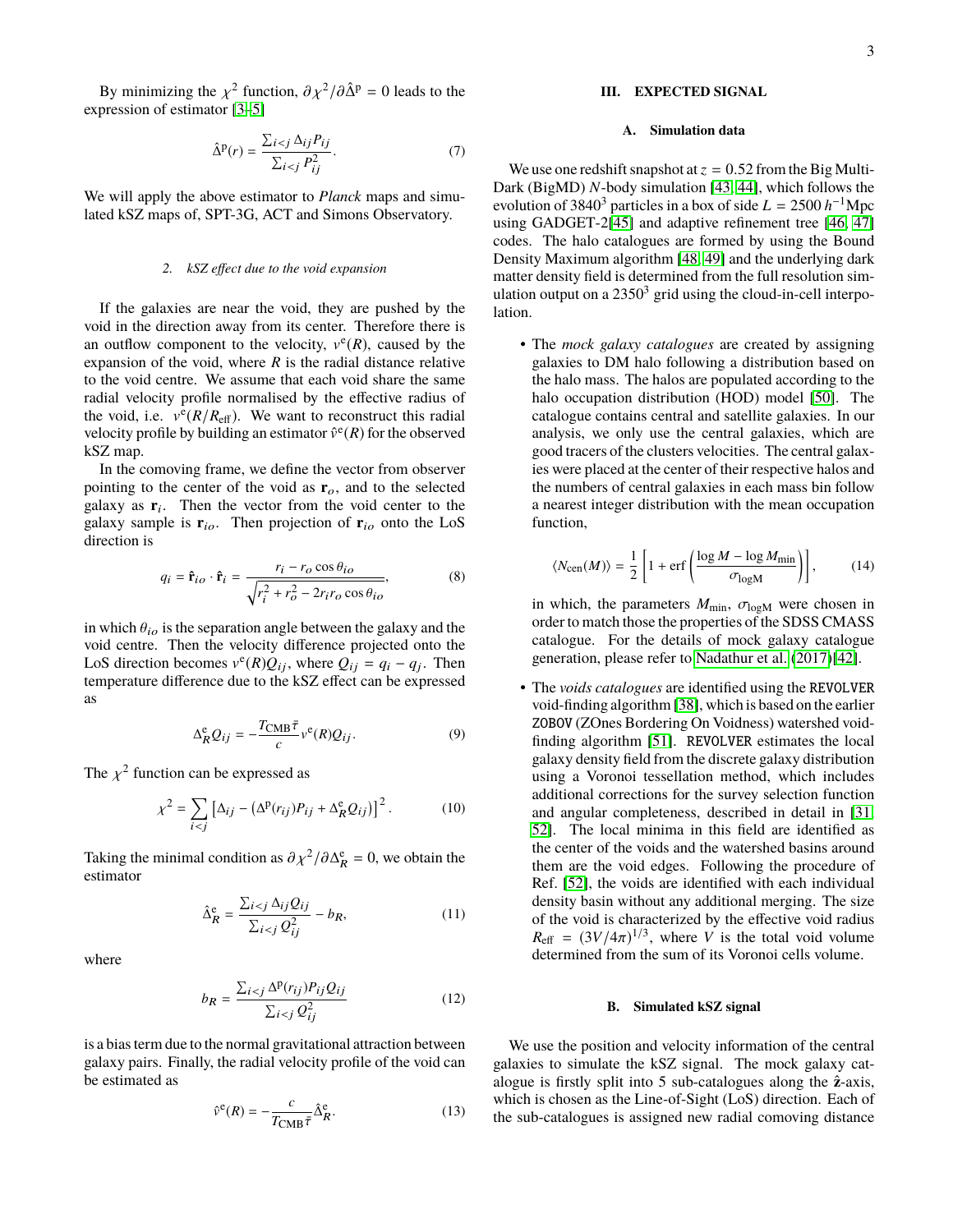$\theta_{\rm FWHM}=5\,\rm arcmin$ Halo profile Point sources 1.37 0.572  $-1.36$  $-1.18$  $1.2$  $-0.555$ 

<span id="page-3-1"></span>FIG. 1: Simulated kSZ maps. *Left*– assuming point sources; *Middle*–assuming Gaussian halo profile for the clusters; *Right*: Gaussian halo profile map smoothed with Gaussian beam function with  $\theta_{\rm FWHM} = 5$  arcmin. The color ranges for all the plots are in unit of  $\mu$ K and truncated at  $\pm 3\sigma$ .

with median values equal to the comoving distance at redshift  $z = 0.52$ .

The kSZ temperature anisotropies is given by

$$
\Delta T_{\text{kSZ}} = -\frac{T_{\text{CMB}}\bar{\tau}}{c} v_{\text{LoS}} \tag{15}
$$

in which,  $\bar{\tau}$  is a free rescaling parameter as an average optical depth of the central galaxy samples. We assume  $\bar{\tau} = 10^{-3}$ for the simulation. We will show later, that this parameter is sensitive to the choice of samples, angular resolution of the CMB map and the filter size of aperture photometry (AP). vLoS denotes the LoS component of peculiar velocity of free electrons.

At the stage-1 of simulation, we assume the clusters to be point sources and traced by the central galaxies. We project the central galaxy catalogues to the HEALPix maps with  $N_{\text{side}} = 2048$ . The pixels with galaxies are assigned the kSZ temperature according to Eq. [\(15\)](#page-3-0). A  $10^{\circ} \times 10^{\circ}$  patch of the simulated map is shown in the left panel of Fig. [1.](#page-3-1)

At the stage-2 of the simulation, we include the halo profile for the clusters. The velocity within the clusters is assumed to be constant and the  $\bar{\tau}$  follows halo profile. To simplify the analysis, we use Gaussian halo profile.

$$
\tau(r) = \bar{\tau} \exp\left[-\frac{r^2}{\sigma_{\text{vir}}^2}\right],\tag{16}
$$

in which, *r* is the angular separation of the LoS to the halo center; and  $\sigma_{\text{vir}}$  is the angular size of the halo virial radius. The halo virial radius is estimated according to the halo virial mass individually [\[53\]](#page-11-31),

$$
M_{\rm vir} = \frac{4\pi}{3} \left[ \Delta_{\rm c}(z) \rho_{\rm c}(z) \right] r_{\rm vir}^3
$$
  

$$
\Delta_{\rm c}(z) = 18\pi^2 + 82 \left[ \Omega(z) - 1 \right] - 39 \left[ \Omega(z) - 1 \right]^2, \qquad (17)
$$

<span id="page-3-0"></span>where  $\rho_c(z) = \rho_{c0} E^2(z)$  is the critical density at redshift *z*.  $\rho_{c0} = 1.879 h^2 \times 10^{-29} \text{ g cm}^{-3}, E(z) = \sqrt{\Omega_m (1+z)^3 + \Omega_A},$ <br>and  $\Omega(z) = \Omega_c (1+z)^3 / E^2(z)$ . The middle panel of Fig. 1 and  $\Omega(z) = \Omega_{\rm m}(1+z)^3/E^2(z)$ . The middle panel of Fig. [1](#page-3-1) shows the simulated map with halo profile applied.

At the stage-3 of the simulation, we convolve the simulated maps with Gaussian beam of  $\theta_{\text{FWHM}} = 5$  arcmin. The smoothed patch is shown in the right panel of Fig. [1.](#page-3-1)

#### **C. Radial velocity profile**

We first calculate the radial velocity profile of cosmic voids as black step lines in Fig. [2.](#page-4-1) Since each void has different radius, we plot the radial velocity profile as a function of normalized radius  $R/R_{\text{eff}}$ , where  $R_{\text{eff}}$  is the effective void radius. The void catalogue is split into R-type and S-type subsamples according the void parameter  $\lambda_{\nu}$ . The left panel of Fig. [2](#page-4-1) shows the case with R-type voids ( $\lambda$ <sub>v</sub> < 10) and right panel shows the S-type voids ( $\lambda$ <sub>v</sub> > 10). One can see that, a significantly different radial velocity profiles between these two types are shown. The R-type voids have a positive velocity profile up to the radial distance of 5 times of void effective radius, indicating an overall expansion of the voids. The velocity profile of the S-type voids is positive within the void effective radius and negative outside, which indicates that at the boundary region the structures are actually collapsing. This velocity structure is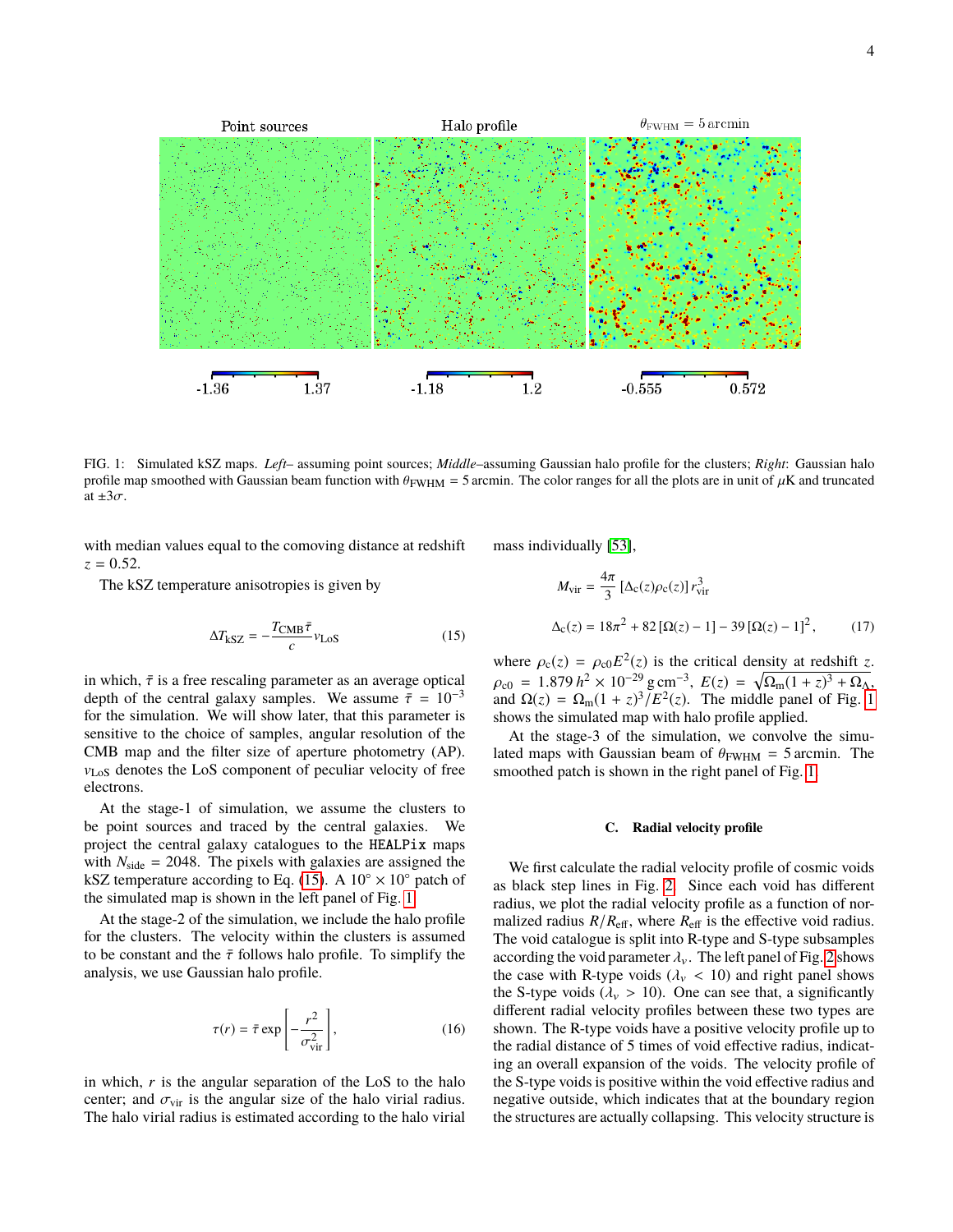

<span id="page-4-1"></span>FIG. 2: *Left*–the results for voids with  $\lambda_v$  < 10 (R-type); *Right*– the results for voids with  $\lambda_v > 10$  (S-type). The black step line shows the theoretical radial velocity profile which is directly read from the simulated catalogue. The estimate radial velocity profiles with different stages of simulation maps are fit to the theoretical curve with  $\bar{\tau}$  as the free fitting parameter. The ratio of the fitted  $\bar{\tau}_{\text{fit}}$  to input  $\bar{\tau}_{in}$  are also list, where  $\bar{\tau}_{in} \equiv 10^{-3}$ . The dashed lines are the mean  $\hat{v}^e$  estimated with the pixels randomly-shuffled CMB temperature values estimated with the pixels randomly-shuffled CMB temperature values (see Sect. [\(IV B\)](#page-5-0) for details).

consistent with the previous investigation of the radial density profile through numerical simulations [\[18,](#page-10-17) [27,](#page-11-16) [35\]](#page-11-11).

We then test the behaviour of our estimator (Eqs.  $(11)$ -[\(13\)](#page-2-2)) with simulated kSZ maps at the three different stages as mentioned in Sect. [III B](#page-2-3) and Fig. [1.](#page-3-1) We first estimate the the voids expansion rate by using our estimator (Eq. [\(13\)](#page-2-2)) and then fit the estimated  $\tilde{v}^e$  to the theoretical prediction with  $\bar{\tau}$  as the theoretical prediction with  $\bar{\tau}$  as the theoretical prediction are the free scaling parameter. The values of  $\bar{\tau}_{\text{fit}}/\bar{\tau}_{\text{in}}$ , which are the ratio of best-fitting to the initial input value of  $\bar{\tau}_{in} \equiv 10^{-3}$ , are<br>list in the legend with corresponding colors for each individual list in the legend with corresponding colors for each individual simulation stage.

The radial velocity profile estimated with the first stage simulation map, which assumes the cluster to be point sources, is shown with orange color. Both the results for R-type and S-type voids are fitted to the theoretical predictions very well. The values of  $\bar{\tau}_{\text{fit}}/\bar{\tau}_{\text{in}} = 1.026 \pm 0.04$  for R-type of voids, which is consistent with unity. For S-type voids,  $\bar{\tau}_{\text{fit}}/\bar{\tau}_{\text{in}} =$ 1.266  $\pm$  0.06, which indicates a larger  $\bar{\tau}$  comparing to the mean values. A possible reason is that, the S-type voids are mostly located in overdense region, where the  $\bar{\tau}$  is over the global mean values.

The results with the simulation maps considering the halo profiles are shown as green lines; and the results with further including the beam smoothing effect are shown as blue lines. Both of these two sets of results are fitted to the theoretical predictions very well, except for the decreasing values of the  $\bar{\tau}_{\rm fit}/\bar{\tau}_{\rm in}$ . Therefore, both Gaussian profile and the beam effect can smooth the signal of the void expansion effect, producing a lower estimated value for the mean optical depth of clusters.

In the kSZ studies with real observational data, the primary fluctuation of the CMB is usually the contaminant factor at the background level. Therefore, the aperture photometry method



<span id="page-4-2"></span>FIG. 3: The empty histograms show the distribution of the total LOWZ/CMASS (orange/green) void catalogue; The filled histograms show the distribution of the void with  $\lambda_{\nu}$  < 10 (R-type voids). The difference between empty and filled histograms is therefore for S-type voids, which have  $\lambda_v > 10$ .

(AP) is usually used as a filter to remove the long-wavelength mode fluctuations of the CMB [\[9,](#page-10-8) [11,](#page-10-10) [13\]](#page-10-12). In the AP method, we compute the average temperature within a given angular radius  $\theta$  and subtract from it the average temperature in a Fracture in a subtract from it the average temperature in a<br>surrounding ring with inner and outer radii  $[\theta, \sqrt{2}\theta]$ . This<br>method is model-independent and blinds to any specific model method is model-independent and blinds to any specific model of spatial distribution of gas. As suggested by Ref. [\[11\]](#page-10-10), we use the aperture size  $\theta_{AP} = 5$  arcmin which can optimize the detection.

We apply the AP filter to our Stage-3 simulation and show the results in red lines in Fig. [2.](#page-4-1) One can see that the profile can be well fitted by the theoretical velocity profile, but the mean optical depth is reduced by almost 2 orders of magnitude. The signal reducing due to the smoothing effect makes the detection harder if systematic noise, such as the equipment noise, CMB and thermal SZ residuals are presented.

#### <span id="page-4-0"></span>**IV. MEASUREMENTS WITH** *PLANCK* **MAPS**

### **A. Data**

Here we present the real data in our estimation of radial velocity profile of cosmic voids.

*a. Planck CMB maps* We use two different thermal SZfree CMB maps in our study to cross-check the consistency. One is the 2D-ILC CMB map, which is obtained by applying the 'Constrained ILC' component separation method [\[54\]](#page-11-32) to the public *Planck* 2015 data<sup>1</sup>. This algorithm is similar to the *Planck* NILC method [\[55,](#page-11-33) [56\]](#page-11-34) which performs a minimum-

<sup>1</sup> <http://pla.esac.esa.int/pla>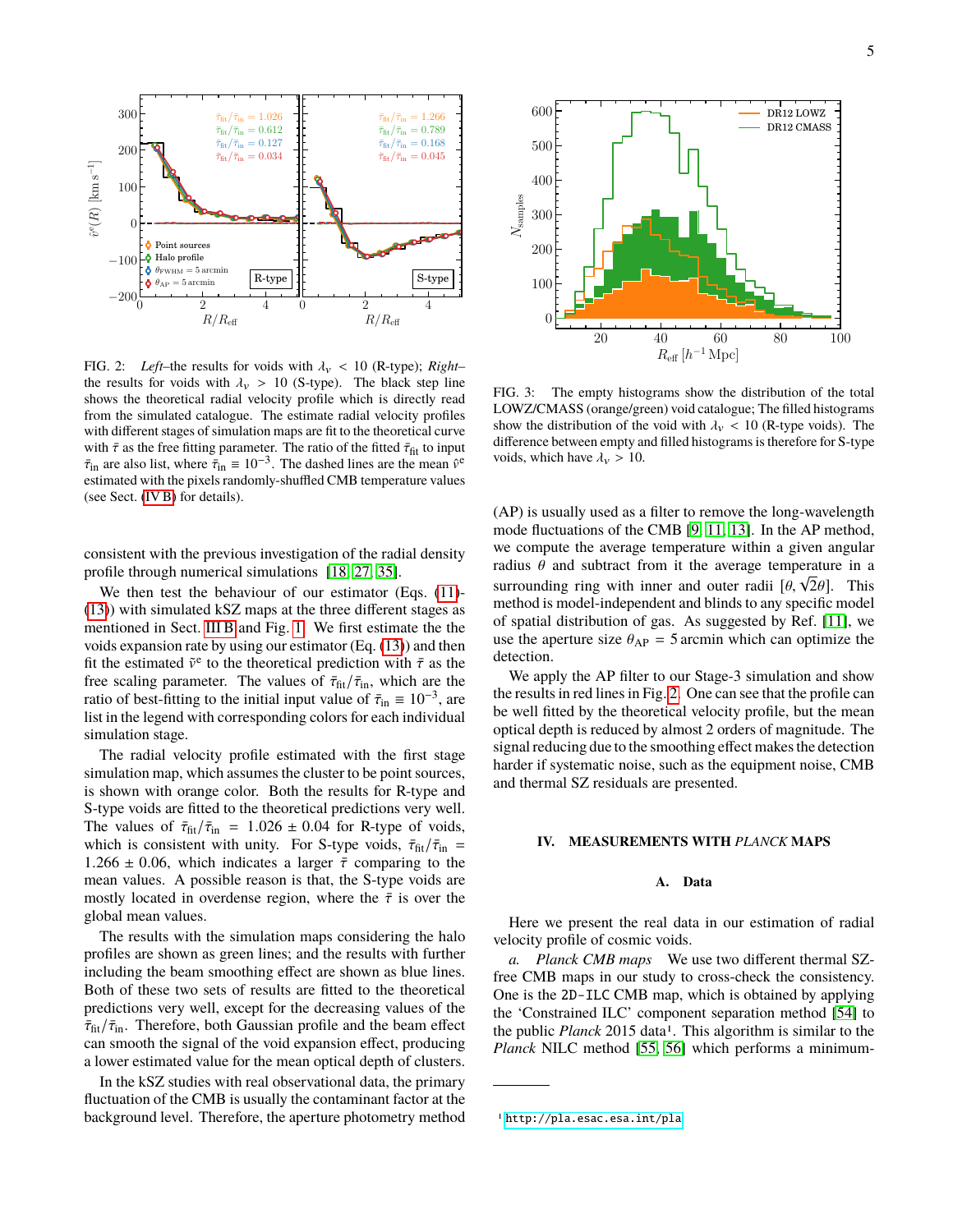variance weighted linear combination of the 9 *Planck* frequency maps, with weights calculated to give response to CMB spectral distortion. In addition to this, the algorithm is designed to nullify the tSZ signal so there is no tSZ bias and variance in this map. The Full-Width-Half-Maximum (FWHM) of the map is  $\theta_{\text{FWHM}} = 5$  arcmin. For more details of the 2D-ILC map, we refer to Refs. [\[54\]](#page-11-32) and [\[16\]](#page-10-15).

As a comparison, we also use the SMICA-noSZ map from *Planck* survey [\[57\]](#page-11-35) in this analysis. The Spectral Matching Independent Component Analysis (SMICA) method produces a foreground-cleaned CMB map from a linear combination of multi-frequency sky maps in harmonic space [\[58\]](#page-11-36). Similar to 2D-ILC map, this method also imposes a linear constraint to nullify the frequency dependence of the tSZ. The angular resolution of the SMICA-noSZ map is the same as 2D-ILC map.

The major difference between the two methods is that the 2D-ILC map uses wavelet decomposition to clean foregrounds locally both in pixel space and harmonic space, whereas the *Planck* SMICA-noSZ map is performed only in harmonic space. In addition, the 2D-ILC map was produced based on *Planck* 2015 data release, while the SMICA-noSZ map is based on *Planck* 2018 data release. Therefore, SMICA-noSZ map is less noisy and also has some improvements on calibrations of *Planck* instrumental systematics.

*b. Central Galaxy Catalogue* We adopt the galaxy catalogue of the twelfth data release of the Baryon Oscillation Spectroscopic Survey (BOSS DR12) and further select the "Central Galaxies" from the catalogue. The BOSS sample is designed to measure the BAO signature in two-point correlation function of the galaxy clustering. The BOSS/DR12 catalogue is separated into "LOWZ" and "CMASS" catalogues. Both catalogues include two separated survey areas, located in Northern and Southern Galactic Caps (NGC and SGC). In our analysis, we combine NGC and SGC samples.

The "LOWZ" samples span the redshift below <sup>0</sup>.45; and the "CMASS" samples span the redshift between <sup>0</sup>.<sup>45</sup> and 0.8 [\[59\]](#page-11-37). We cut off samples with  $z < 0.01$ . We further reduce the catalogue by choosing the "Central Galaxies" which are isolated and dominant galaxies with no other galaxies within 1.0 Mpc in the transverse direction and redshift<br>difference smaller than 1.000 km s<sup>-1</sup> [11,60]. The selected difference smaller than  $1,000 \text{ km s}^{-1}$  [\[11,](#page-10-10) [60\]](#page-11-38). The selected central galaxies samples are regarded as the good indicator of central galaxies samples are regarded as the good indicator of the gravity center and therefore represent the clusters' center positions. We refer the reader to Ref. [\[11\]](#page-10-10) for more details of the selection process.

*c. Void catalogue* The void catalogue used in our analysis are also generated with the BOSS DR12 LOWZ/CMASS LSS galaxy samples [\[52\]](#page-11-30) and identified via REVOLVER voidfinding algorithm, which is the same method as we used for our simulation void catalogue. The void size distribution of the LOWZ/CMASS void catalogue are shown in Fig. [3.](#page-4-2) The empty histograms in Fig. [3](#page-4-2) show the void size distribution of the total void catalogue, with orange color for LOWZ catalogue and green color for CMASS catalogue, respectively. The size distribution of the R-type voids, which are void with  $\lambda_{\rm v}$  < 10 is shown with the filled histogram and the differences between empty and filled histogram show the distribution of S-type voids. One can see that for both R-type and S-type voids in both LOWZ and CMASS catalogues, the peak distribution of the void size is around  $R_{\text{eff}} \simeq 40 \, h^{-1} \text{Mpc}$ . The total number of R-type and S-type voids for LOWZ are <sup>1</sup>, <sup>462</sup> and <sup>1</sup>, <sup>348</sup> and for CMASS are <sup>3</sup>, <sup>845</sup> and <sup>3</sup>, 122, shown in Table [I.](#page-8-0) This indicates that CMASS volume contains more voids than LOWZ volume, and within each survey volume there is similar number of R-type and S-type voids. There's no significant difference in voids size distribution between R-type and S-type voids.

#### <span id="page-5-0"></span>**B. Results of computation**

The results estimated with the *Planck* 2D-ILC CMB map and LOWZ/CMASS galaxy and void catalogue are shown in Fig. [4.](#page-6-0) The black step line is the same as in Fig. [2,](#page-4-1) which is the theoretical prediction of the void expansion rate from simulation.

The error of the measurements is estimated by randomlyshuffling *N* times the AP filtered CMB temperature values, which have galaxy samples located in. The AP filter is applied before shuffling pixels. With such mock samples, the voids relative position and involved galaxy number are kept the same, but the LSS correlation are broken due to the shuffling. The covariance matrix is then estimated as

$$
C_{ij}^{\text{mock}} = \frac{1}{N-1} \sum_{k=1}^{N} \left( \hat{v}_k^{\text{e}}(R_i) - \langle \hat{v}^{\text{e}}(R_i) \rangle \right) \left( \hat{v}_k^{\text{e}}(R_j) - \langle \hat{v}^{\text{e}}(R_j) \rangle \right)
$$
(18)

in which *i* and *j* are the indices of the  $R/R<sub>eff</sub>$  bins, in which we have 10 radius bins in this study.  $\hat{v}_k^e(R)$  is the estimated radial velocity with the *k*-th mock void catalogue realization;  $\langle \hat{v}^e(R) \rangle$ is the mean of *N* realizations and shown with the dashed lines in Fig. [4.](#page-6-0) We use  $N = 300$  in our analysis and confirm that the covariance estimation is converged for  $N \geq 300$ . The diagonal terms of the covariance matrix are used as the error of the measurements, shown in Figs. [4](#page-6-0) and [2.](#page-4-1) The correlation coefficient matrix is then estimated via,

$$
E_{ij} = \frac{C_{ij}^{\text{mock}}}{\sqrt{C_{ii}^{\text{mock}} C_{jj}^{\text{mock}}}},
$$
(19)

which is shown in Fig. [6.](#page-6-1) The correlation coefficient matrix for LOWZ and CMASS are shown in the left and right panels, respectively. In each panel, the results for R-type voids are shown in the upper triangle region; while the S-type voids are shown in the lower triangle region. As we can see, at the larger  $R/R<sub>eff</sub>$  bins, the results are more correlated between bins. The correlation between bins is due to the sharing of galaxy samples between different voids. The galaxy samples located far from the void center have higher chance to be involved in different voids. Also we can see that the LOWZ samples are less correlated comparing to CMASS. It is because the CMASS samples are located at higher redshifts, and, given the similar voids size distribution between CMASS and LOWZ, galaxy samples at high redshift have more chance to be shared between voids.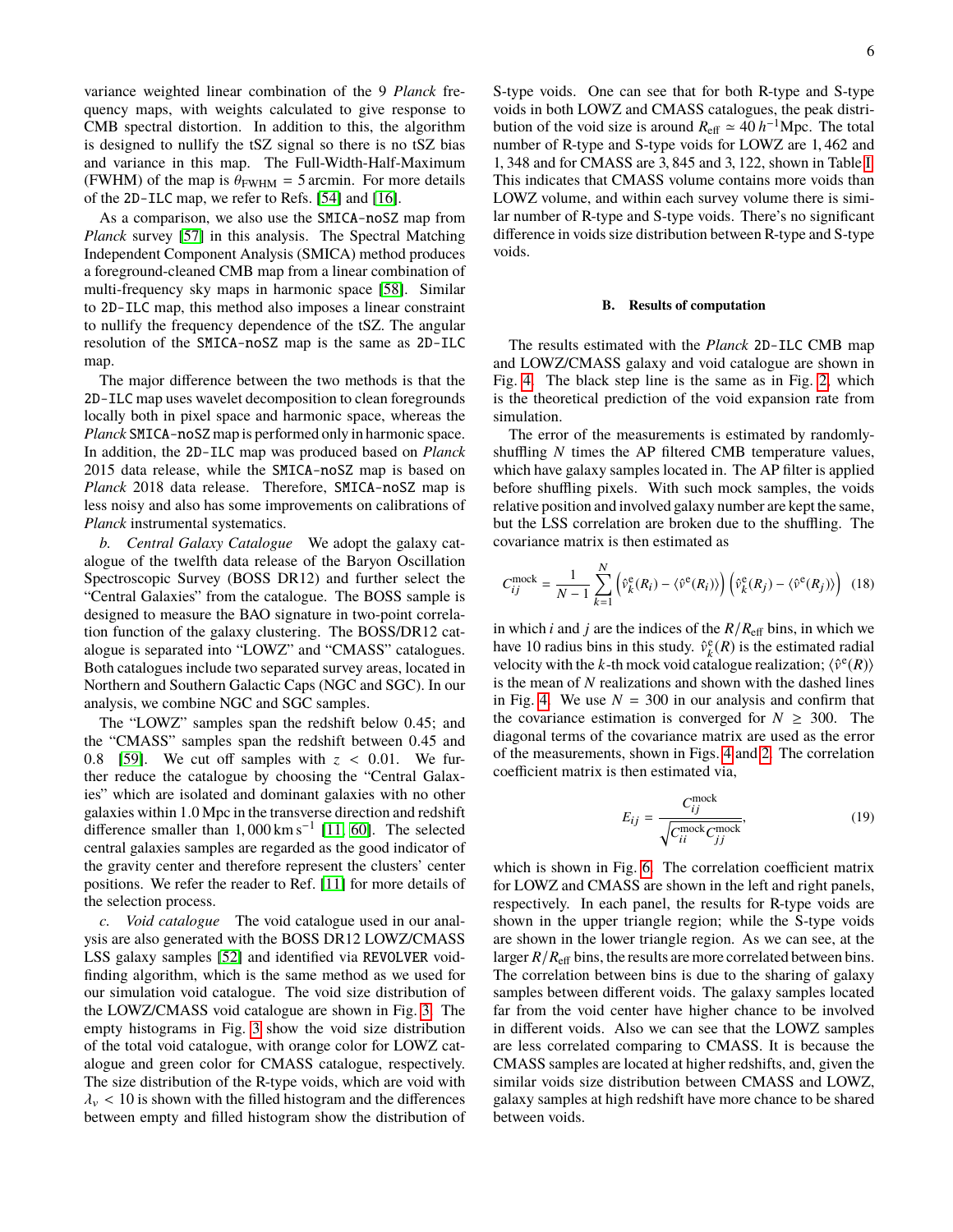



<span id="page-6-0"></span>FIG. 4: The estimated  $\hat{v}^e(R)$  with *Planck* 2D-ILC CMB map and LOWZ/CMASS (orange/green) void catalogue. The black step line shows the theoretical prediction which is directly read from the simulated catalogue. The *left* and *right* panels show the results for R-type and S-type voids, respectively. The estimated kSZ temperature dif-ference are converted to velocity using Eq. [\(6\)](#page-1-1). We use the  $\bar{\tau}$  fitted with R-type results for both R-type and S-type temperature-velocity conversion. The fitted  $\bar{\tau}$  values are summarized in Table [I.](#page-8-0)

<span id="page-6-4"></span>FIG. 5: Same as Fig. [4,](#page-6-0) but using *Planck* SMICA-noSZ/2D-ILC maps (orange/green) and combined LOWZ and CMASS catalogue. We use the  $\bar{\tau}$  fitted with R-type results for both R-type and S-type temperaturevelocity conversion. The fitted  $\bar{\tau}$  values are summarized in Table [I.](#page-8-0)



<span id="page-6-1"></span>FIG. 6: The correlation coefficient matrix for the measurements of *Planck* 2D-ILC map with DR12 LOWZ/CMASS void catalogue (top-left/right panels, respectively); and *Planck* SMICA-noSZ/2D-ILC map with combined DR12 LOWZ and CMASS void catalogue (bottomleft/right panels, respectively). In each panel, the upper triangle shows the correlation coefficient matrix of the R-type voids; and lower triangle shows the S-type.

The results for R-type voids ( $\lambda$ <sub>v</sub> < 10) are shown in the left panel. The estimated kSZ temperature difference are converted to velocity by using Eq. [\(6\)](#page-1-1). The radial velocity profile for Rtype voids is consistent with the theoretical predictions within the errors. The fitted  $\bar{\tau} = (1.24 \pm 0.79) \times 10^{-4}$  and  $(0.87 \pm 0.46) \times 10^{-4}$  for I OWZ and CMASS, respectively which are  $(0.46) \times 10^{-4}$  for LOWZ and CMASS, respectively, which are consistent with the results measured with pairwise kSZ of consistent with the results measured with pairwise kSZ of clusters [\[11\]](#page-10-10) within the error.

To quantify the level of detection, we define  $\chi^2_{\text{NULL}}$  and

 $\ddot{\phantom{a}}$ 2 reduced as follows

<span id="page-6-3"></span><span id="page-6-2"></span>
$$
\chi_{\text{NULL}}^2 = \sum_{ij} \hat{v}^e(R_i) \left( C^{-1} \right)_{ij} \hat{v}^e(R_j), \tag{20}
$$

$$
\chi_{\text{reduced}}^2 = \chi_{\text{min}}^2 / \text{d.o.f.}
$$
 (21)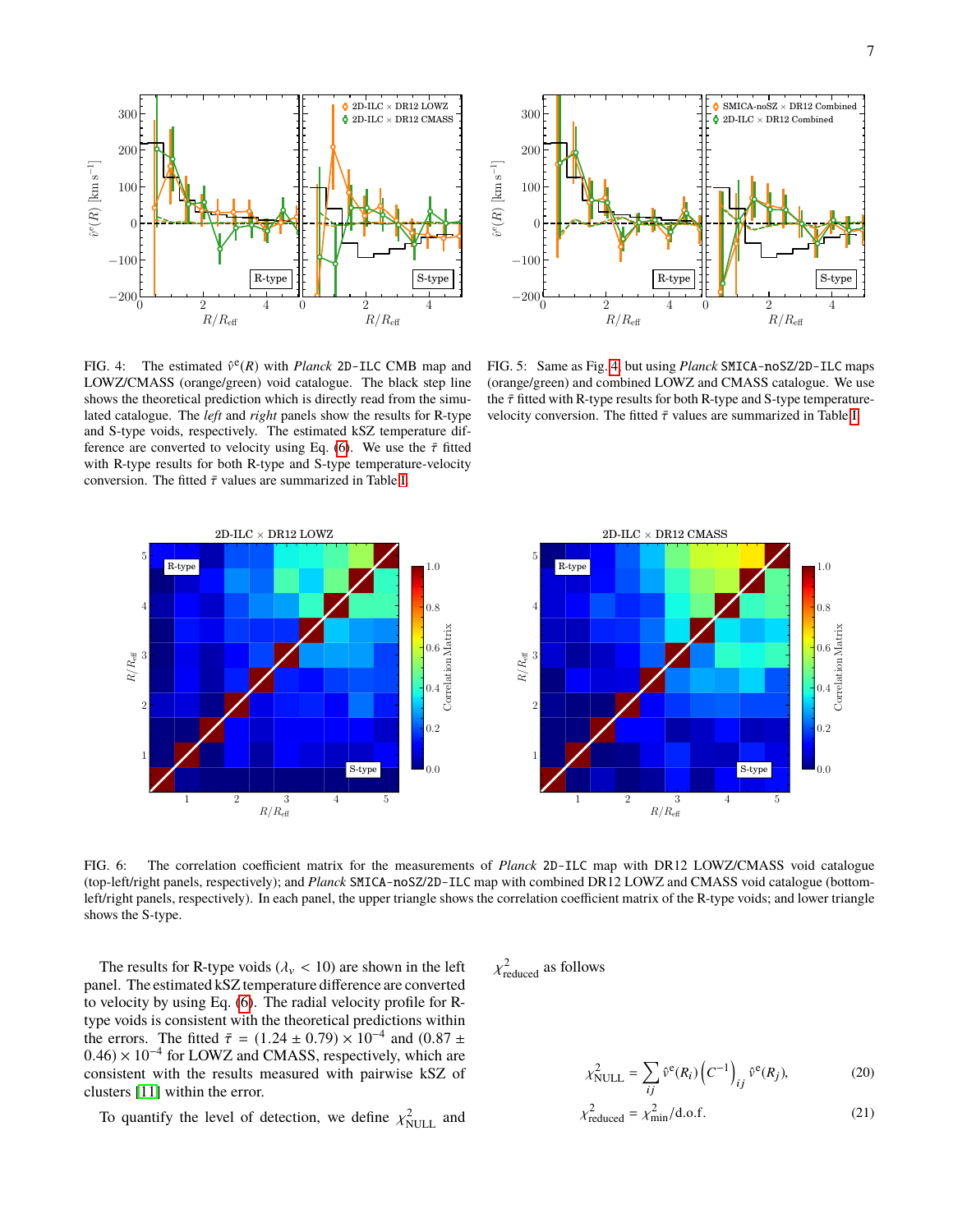where,  $d.o.f. = N_{bins} - N_{parameters}$ , and

$$
\chi_{\min}^2 = \min \left[ \sum_{ij} \left( \hat{v}^e(R_i) - v^t(R_i) \right) \left( C^{-1} \right)_{ij} \left( \hat{v}^e(R_j) - v^t(R_j) \right) \right].
$$
\n(22)

The  $C^{-1}$  is the inverse of the covariance matrix. Besides the covariance matrix estimated with the mock void samples, we further include the covariance of the intrinsic error  $C<sup>intr</sup>$ , which is due to the intrinsic scattering of the velocity within the  $R/R<sub>eff</sub>$  bins. The intrinsic covariance is estimated via velocities read directly from the simulation and it contributes  $\leq 1\%$  of the uncertainties to the total variance. But when the variance is reduced by using more samples, the intrinsic variance contributes is up to  $\leq 10\%$ . Finally, we apply the Hartlap factor [\[61\]](#page-11-39) to correct the biased inverse covariance matrix. The  $C^{-1}$  is finally defined as

$$
C^{-1} = \frac{N - N_{\text{bin}} - 2}{N - 1} \left( C^{\text{mock}} + C^{\text{intr}} \right)^{-1}.
$$
 (23)

Equation [\(20\)](#page-6-2) quantifies the detection of the signal with respect to null, where indices *i* and *j* run over all radius bins; and Eq. [\(21\)](#page-6-3) quantifies the goodness of fit. We summarize our quantification in Table [I.](#page-8-0)

#### *1. Null detection*

In Figs. [4](#page-6-0) and [5,](#page-6-4) we plot the reconstructed peculiar velocities  $\hat{v}^e(R)$  with *Planck* 2D-ILC and SMICA-noSZ maps and LOWZ/CMASS void catalogues. We list the detailed values of null detection for each respective case in Table [I.](#page-8-0) One can see that, for LOWZ catalogue, detection of R-type void is similar to the case of S-type void, and the  $\chi^2_{\text{NULL}}$  values are in the range of 7.11 to 8.78 depending on which CMB maps are used range of <sup>7</sup>.<sup>11</sup> to <sup>8</sup>.<sup>78</sup> depending on which CMB maps are used. One can further convert the  $\chi_{\text{NULL}}^2$  value into the "*p*-value", which is defined as the probability of no detection given the which is defined as the probability of no detection given the measurement, i.e.

$$
p = \text{Erfc}\left(\sqrt{\frac{\chi_{\text{NULL}}^2}{2}}\right),\tag{24}
$$

where "Erfc" is the complementary error function. Therefore, for LOWZ catalogue, the probability of null detection of Rtype and S-type voids for using two different versions of *Planck* CMB map is at  $5 \times 10^{-3}$  level, indicating ~ 3 $\sigma$  C.L. detection<br>of the two types of voids of the two types of voids.

For CMASS catalogue, the R-type void is better detected than the S-type void, due to its uniformly expanding structure. The detection of R-type void is boosted to  $\chi^2_{\text{NULL}} = 17.79$  for 2D-II C map and 14.69 for SMICA-noSZ map. This confor 2D-ILC map and 14.69 for SMICA-noSZ map. This corresponds to the n-value as  $2.47 \times 10^{-5}$  for 2D-II C map and responds to the *p*−value as  $2.47 \times 10^{-5}$  for 2D-ILC map and  $1.27 \times 10^{-4}$  for SMICA-noSZ map. For S-type void, the  $v^2$  $1.27 \times 10^{-4}$  for SMICA-noSZ map. For S-type void, the  $\chi^2_{\text{NULL}}$ <br>is around 6.5, which corresponds to  $n = 1.04 \times 10^{-2}$ is around 6.5, which corresponds to  $p = 1.04 \times 10^{-2}$ .<br>In Table I we also list the  $x^2$  for the combined

In Table [I,](#page-8-0) we also list the  $\chi_{\text{NULL}}^2$  for the combined LOWZ<br>d CMASS catalogues. For R-type yoid, by using 2D-TIC and CMASS catalogues. For R-type void, by using 2D-ILC map it reaches <sup>21</sup>.86, and by using SMICA-noSZ map, it reaches <sup>21</sup>.32. These correspond to the *<sup>p</sup>*−values in the range of  $(2.93 - 3.89) \times 10^{-6}$ . The S-type void detection is reduced<br>to  $y^2 \approx 6.1$  for the 2D-II C map, for which n-value is to  $\chi_{\text{NULL}}^2 \approx 6.1$  for the 2D-ILC map, for which *p*−value is 1.35 × 10<sup>-2</sup>  $1.35 \times 10^{-2}$ .<br>To summare

To summarize, the probability of null detection for R-type and S-type voids are 2.93×10<sup>-6</sup> and 1.35×10<sup>-2</sup> for the *Planck*<br>2D-TIC map, so the R-type and S-type voids are detected at 2D-ILC map, so the R-type and S-type voids are detected at 3.31 $\sigma$  and 1.75 $\sigma$  C.L. respectively.

#### *2. Measuring expansion profile*

For R-type voids, *Planck* 2D-ILC map gives  $\chi^2_{\text{reduced}}$  = 33 1.34 1.19) with the DR12-I OWZ DR12-CMASS and (0.33, <sup>1</sup>.34, <sup>1</sup>.19) with the DR12-LOWZ, DR12-CMASS and the combination of such two voids catalogue, respectively. The lower  $\chi^2_{\text{reduced}}$  indicates that the results is over-fited. It might be because the signal is attenuated due to the smear effect of the large AP filter. We have  $1.54\sigma$  (weak) detection of the  $\bar{\tau}$  with LOWZ cataluge, 1.94 $\sigma$  with CMASS catalogue and  $2.68\sigma$  with the combination of such two catalogues.

For S-type voids, the reconstructed velocity profile is biased and the fitted  $\bar{\tau}$  is consistent with 0. This large uncertainty of estimates is due to the instrumental noise, CMB residual and other residual foreground. The estimated results are shown in right panel of Fig. [4.](#page-6-0) The estimated kSZ temperature difference is also converted to velocity using Eq. [\(6\)](#page-1-1). However, we use the fitted  $\bar{\tau}$  with R-type voids, instead of the S-type voids. We also did the estimation by replacing the 2D-ILC map with SMICA-noSZ map and find very similar results to Fig. [4.](#page-6-0) We then combine the DR12 LOWZ and CMASS samples and stack the radial velocity profile against the 2D-ILC and SMICA-noSZ maps, and show in Fig. [5.](#page-6-4) One can see that the error-bars for both cases shrink and there is a clear detected signal for R-type of voids. For S-type of voids, there is still a large bias existed, due to its "cross-zero line" structure.

We then measure the value of optical depth  $(\bar{\tau})$  by fitting the theoretical void expansion profile (black step line) to the data, and show our results in Table [I.](#page-8-0) The  $\bar{\tau}$  value is measured to be  $(1.03 \pm 0.38) \times 10^{-4}$  for the R-type void, and  $(-0.17 \pm 0.24) \times 10^{-4}$  for the S-type void 10−<sup>4</sup> for the S-type void.

### <span id="page-7-0"></span>**V. FORECAST FOR FUTURE CMB EXPERIMENTS**

#### **A. CMB residuals**

The major contaminations to the signal come from the CMB temperature fluctuations, which are supposed to be filtered out with the designed filter. However, the residual of the CMB temperature fluctuation is still not negligible comparing to the relatively weak signal. In the meanwhile, the residual is also filter-parameter dependent. In this analysis, we focus on discussing the effect of the AP filter.

We add the simulated CMB temperature fluctuations to the signal map, which has resolution of <sup>1</sup>.4 armin and the area of  $2000 \text{ deg}^2$ . The AP filter is applied with filter radius sizes varying between 2 arcmin, 1 arcmin and <sup>0</sup>.8 arcmin. The results are shown in Fig. [7.](#page-8-1) As shown in the figure, the measured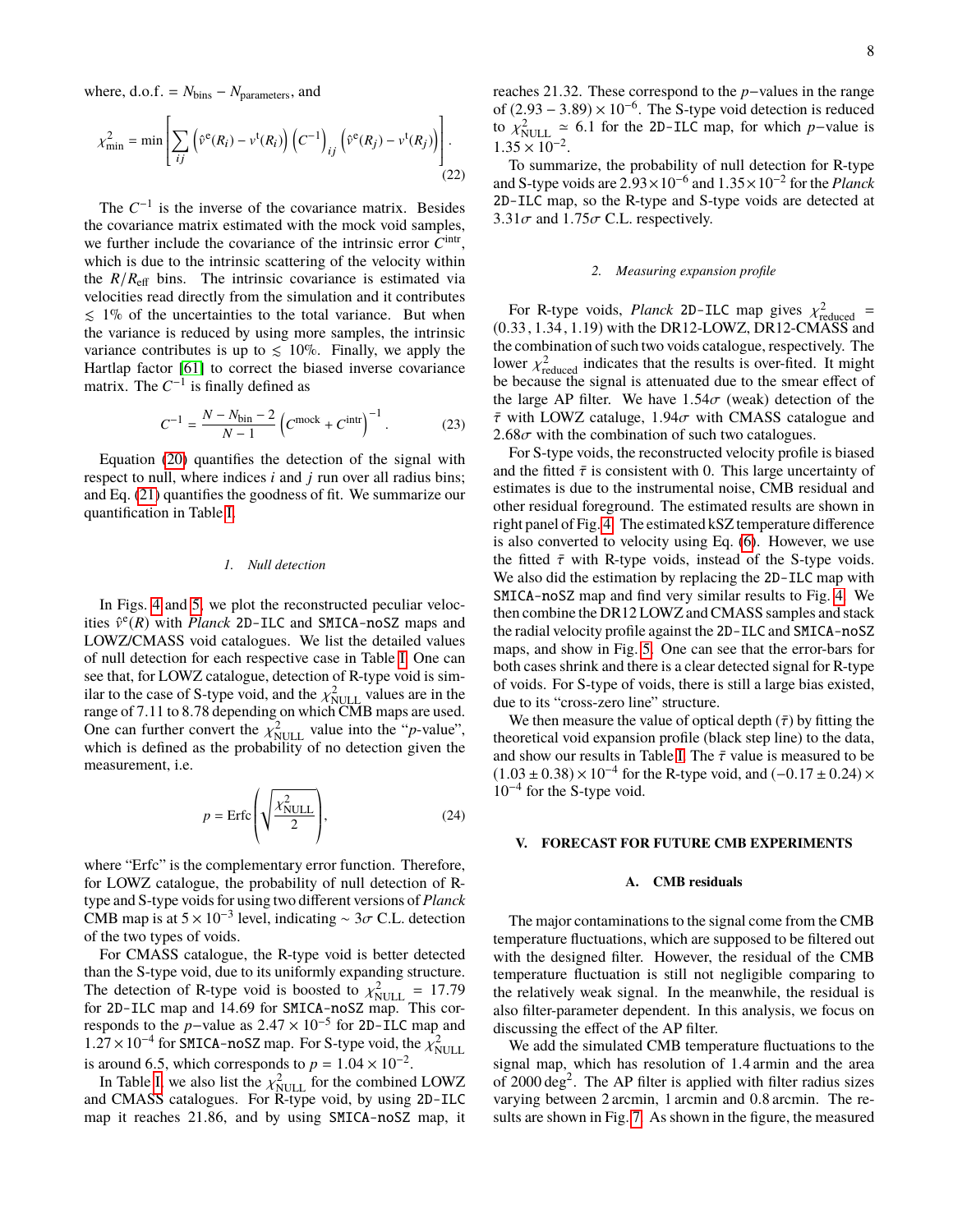TABLE I: The summary of the significance and bias of the reconstructed radial velocity profile of voids with *Planck* data.

<span id="page-8-0"></span>

| <b>LSS</b> Tracer     |             |                       |           |                   | Planck maps          |                           |                          |                     |                           |                          |  |
|-----------------------|-------------|-----------------------|-----------|-------------------|----------------------|---------------------------|--------------------------|---------------------|---------------------------|--------------------------|--|
|                       |             |                       |           |                   | $2D-TLC$             |                           |                          | SMICA-noSZ          |                           |                          |  |
| <b>SDSS Catalogue</b> | $N_{CG}$    | Effective Area        | Void type | $N_{\text{void}}$ | $ \chi^2_{\rm NULL}$ | $\chi^2_{\text{reduced}}$ | $\bar{\tau} \times 10^4$ | $\chi^2_{\rm NULL}$ | $\chi^2_{\text{reduced}}$ | $\bar{\tau} \times 10^4$ |  |
| DR12-LOWZ             | 386, 603    | 7, 943 $deg2$         | R-type    | 1,462             | 7.11                 | 0.33                      | $1.24 \pm 0.79$          | 7.68                | 0.35                      | $1.30 \pm 0.77$          |  |
|                       |             |                       | S-type    | 1,348             | 8.78                 | 0.98                      | $-0.09 \pm 0.41$         | 7.71                | 0.85                      | $-0.21 \pm 0.38$         |  |
| DR12-CMASS            | 779, 070    | 8, 901 $deg2$         | R-type    | 3,845             | 17.79                | 1.34                      | $0.87 \pm 0.46$          | 14.69               | 1.34                      | $0.59 \pm 0.45$          |  |
|                       |             |                       | S-type    | 3, 122            | 6.57                 | 0.70                      | $-0.12 \pm 0.29$         | 6.96                | 0.72                      | $-0.17 \pm 0.29$         |  |
| Combined              | 1, 165, 673 | 8, 901 $\text{deg}^2$ | R-type    | 5, 307            | 21.86                | 1.19                      | $1.03 \pm 0.38$          | 21.32               | 1.51                      | $0.86 \pm 0.38$          |  |
|                       |             |                       | S-type    | 4,470             | 6.10                 | 0.62                      | $-0.17 \pm 0.24$         | 4.86                | 0.45                      | $-0.22 \pm 0.24$         |  |



0 2 4  $R/R_{\text{eff}}$  $-200\frac{1}{0}$  $-100\,$ 0 100 200 300  $\hat{v}^e(R)$  [km s<sup>-1</sup>] 0 2 4  $R/R_{\rm eff}$ **kSZ** with CMB<br> $\theta_{AP} = 0.8$  arcmin  $\dot{Q}$  200 deg<sup>2</sup>  $\bullet$  2000 deg<sup>2</sup>  $\Phi$  15000 deg<sup>2</sup>  $R$ -type  $\left| \downarrow \right|$   $\left| S$ -type

<span id="page-8-1"></span>FIG. 7: The simulated signal with added primary CMB as contaminations, assuming 2000 deg<sup>2</sup> survey area and  $\theta_{\rm FWHM} = 1.4$  arcmin<br>resolution. The estimated  $\hat{\sigma}^{\rm g}(R)$  with different AP filter radii are shown resolution. The estimated  $\hat{v}^{\in}(R)$  with different AP filter radii are shown with different colors.

 $\tilde{v}_R^e$  with 2 arcmin AP radius size (shown in orange color) has large errors. The errors are reduced with smaller AP filter radius size. With 2 arcmin, 1 arcmin and <sup>0</sup>.8 arcmin AP size, we achieve  $2.93\sigma$ ,  $7.68\sigma$ ,  $9.11\sigma$  detection for R-type voids; and  $3.63\sigma$ ,  $11.82\sigma$ ,  $11.40\sigma$  for S-type. The corresponding fitted  $\bar{\tau}$  are (2.26 ± 0.77, 2.95 ± 0.38, 3.51 ± 0.38) × 10<sup>-4</sup> for<br>R-type yoids (d<sub>es</sub> < 10) and (2.88 + 0.79, 5.12 + 0.43, 4.66 + R-type voids ( $\lambda$ <sub>v</sub> < 10) and (2.88 ± 0.79, 5.12 ± 0.43, 4.66 ±  $(0.41) \times 10^{-4}$  for S-type ( $\lambda_v > 10$ ). The smaller value of  $\bar{\tau}$  with larger AP radius size is due to the smear effect of the AP filter larger AP radius size is due to the smear effect of the AP filter.

In the mean while, an obvious bias is shown at some scales, especially with large AP filter size. With different simulation realizations, we found that the amplitude and scales of the bias are varying. A possible reason of the bias is the residual structures of the CMB temperature fluctuation. The larger the AP filter size, the more residual CMB temperature fluctuation are existed in the estimation. On the other hand, the bias is also dependent on the number of samples. To investigate how the bias are varying with voids sample, we use different effective area of the simulated catalog, assuming CMB map resolution of <sup>1</sup>.4 armin and AP filter size of <sup>0</sup>.8 arcmin. The results are shown in Fig. [8.](#page-8-2) The green data in Fig. [8](#page-8-2) shows the results assuming  $2,000 \text{ deg}^2$  survey area, which includes  $410 \text{ R-type}$  and  $174 \text{ S-type}$  voids: The orange ones are the 410 R-type and 174 S-type voids; The orange ones are the results by selecting only 10% of the survey area as the green ones, corresponding to reduce the survey area to  $200 \text{ deg}^2$  and

<span id="page-8-2"></span>FIG. 8: The simulated signal with CMB fluctuation residual as contaminations, assuming  $\theta_{\rm FWHM} = 1.4$  arcmin resolution and  $\theta_{\rm AP} =$ <sup>0</sup>.8 arcmin as filter radius. Different color indicate the results with different survey area.

including 36 R-type and 20 S-type voids; The blue data are the results with 15,000 deg<sup>2</sup>, including 3,002 R-type and 1,403<br>S-type yoids. With the survey area varied from 200 deg<sup>2</sup> S-type voids. With the survey area varied from  $200 \text{ deg}^2$ , 2, 000 deg<sup>2</sup> to 15, 000 deg<sup>2</sup>, the  $\chi^2$ <sub>reduced</sub> vary from 1.81, 0.98 for 1.11 for the R-type voids and from 3.94, 1.47 to 0.98 for to 1.11 for the R-type voids, and from 3.94, 1.47 to 0.98 for<br>the S-type voids. Given the d o f = 9,  $\frac{1}{2}$   $\frac{1}{2}$  = 1.00 + 0.47 the S-type voids. Given the d.o.f = 9, a  $\chi^2_{\text{reduced}} = 1.00 \pm 0.47$ <br>indicates a good fit indicates a good fit.

#### **B. Future experiments**

The sensitivity and angular resolution of CMB experiments are being improved rapidly, with several on-going groundbased CMB observatories, such as SPT-3G [\[62\]](#page-11-40), ACT [\[63\]](#page-11-41), AdvACT [\[64–](#page-11-42)[66\]](#page-12-0), and Simons Observatory [\[67\]](#page-12-1). These ground-based CMB surveys will provide higher angular resolution CMB maps with lower noise levels in the near future. Here we plan to simulate the future detectability of ACT, AdvACT and Simons Observatory, by assuming that the angular resolution of these survey can reach  $\theta_{\text{FWHM}} = 1.4$  arcmin. We assume that SPT-3G will cover 2,000 deg<sup>2</sup> survey area,<br>AdvACT and Simons Observatory will cover 15,000 deg<sup>2</sup> AdvACT and Simons Observatory will cover  $15,000 \text{ deg}^2$ area, respectively [\[67\]](#page-12-1). The latter one corresponds to the  $f_{\text{sky}} \approx 0.4$  but excluding Galactic plane. Beside the CMB temperature fluctuation, we further add instrumental noises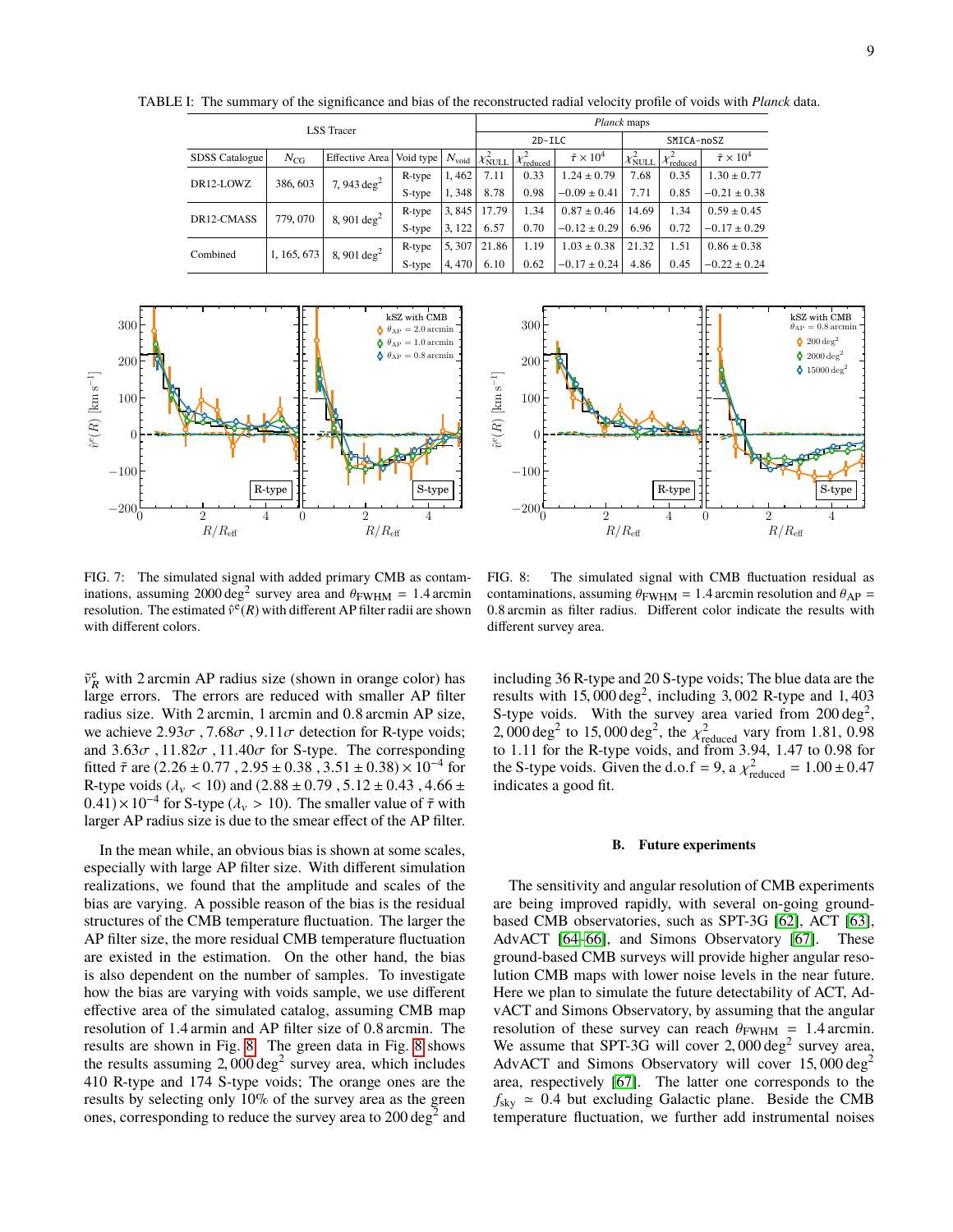TABLE II: Forecasts for ACT, AdvACT and Simons Observatory detection of voids profile. The results with  $\sigma_n = 0$  is the instrumental noise free case.

<span id="page-9-2"></span>

| Survey Area<br>[deg <sup>2</sup> ] | $N_{CG}$ | $\sigma_{\rm n}$<br>[ $\mu$ K-arcmin] | Void type | $N_{\rm void}$ | $\chi^2_{\rm NULL}$ | $\chi^2_{\rm reduced}$ | $\bar{\tau} \times 10^4$ | Experiments                 |  |
|------------------------------------|----------|---------------------------------------|-----------|----------------|---------------------|------------------------|--------------------------|-----------------------------|--|
| 2,000                              | 50, 250  | $\mathbf{0}$                          | R-type    | 410            | 147.91              | 0.98                   | $3.51 \pm 0.38$          |                             |  |
|                                    |          |                                       | S-type    | 174            | 119.77              | 1.47                   | $4.66 \pm 0.41$          | SPT-3G                      |  |
|                                    |          | 10                                    | R-type    | 410            | 45.46               | 0.94                   | $4.30 \pm 1.18$          |                             |  |
|                                    |          |                                       | S-type    | 174            | 26.68               | 1.42                   | $5.38 \pm 1.27$          |                             |  |
| 15,000                             | 394, 155 | 20                                    | R-type    | 3002           | 26.79               | 0.84                   | $3.03 \pm 0.89$          | Pessimistic AdvACT          |  |
|                                    |          |                                       | S-type    | 1403           | 36.76               | 1.65                   | $3.87 \pm 0.82$          |                             |  |
|                                    |          | 10                                    | R-type    | 3002           | 97.43               | 1.39                   | $3.60 \pm 0.51$          | Simons O./AdvACT            |  |
|                                    |          |                                       | S-type    | 1403           | 47.05               | 0.82                   | $3.22 \pm 0.46$          |                             |  |
|                                    |          | 6                                     | R-type    | 3002           | 204.49              | 1.03                   | $3.65 \pm 0.34$          | Optimistic Simons O./AdvACT |  |
|                                    |          |                                       | S-type    | 1403           | 133.48              | 1.89                   | $3.68 \pm 0.31$          |                             |  |



<span id="page-9-0"></span>FIG. 9: The simulated signal with CMB fluctuation residual and thermal noise of  $10\mu$ K-arcmin, assuming  $\theta_{\text{FWHM}} = 1.4$  arcmin resolution and  $\theta_{AP} = 0.8$  arcmin AP filter radius. The result with 2,000 deg<sup>2</sup> and 15,000 deg<sup>2</sup> survey area are shown with different colors  $15,000 \text{ deg}^2$  survey area are shown with different colors.

at different level according to different CMB experiments. We assume  $10 \mu$ K-arcmin *rms* noise for SPT-3G. For AdvACT, the *rms* noise level is around 10 to 20  $\mu$ K-arcmin so we assume that  $\sigma_{\rm n} = 20 \,\mu$ K-arcmin as pessimistic case, and  $\sigma_n = 10 \,\mu\text{K}-\text{arcmin}$  as optimistic case. For Simons Observatory, we assume  $\sigma_{\rm n} = 10 \,\mu{\rm K}$ -arcmin as pessimistic case and  $\sigma_{\rm n}$  = 6  $\mu$ K-arcmin as optimistic case as indicated in Ref. [\[67\]](#page-12-1). The results are shown in Figs. [9](#page-9-0) and [10;](#page-9-1) and the fitting values are summarized in Table [II.](#page-9-2)

Figure [9](#page-9-0) shows the results with  $rms = 10 \mu K$ -arcmin noise added. The result with noise free is shown in orange color and the result with 2,000 deg<sup>2</sup> survey area is shown in green.<br>Although the estimated  $\bar{\tau}$  is consistent with each other the Although the estimated  $\bar{\tau}$  is consistent with each other, the error is increased from  $0.38(0.41) \times 10^{-4}$  to  $1.18(1.27) \times 10^{-4}$ <br>for R-type (S-type) voids. Even though the error is increased for R-type (S-type) voids. Even though the error is increased by a factor of 3, the further CMB experiments such as SPT-3G can still achieve  $3.65\sigma(4.22\sigma)$  detection with 2,000 deg<sup>2</sup> survey area.

If the survey area can be extended to  $15,000 \text{ deg}^2$ , the estition uncertainty can be reduced significantly. In the case of mation uncertainty can be reduced significantly. In the case of pessimistic case of AdvACT experiments, one can still achieve  $3.4\sigma(4.73\sigma)$  detection for R-type (S-type) voids with noise



<span id="page-9-1"></span>FIG. 10: The simulated signal with CMB fluctuation residual and thermal noise, assuming  $\theta_{\text{FWHM}} = 1.4$  arcmin resolution and  $\theta_{\text{AP}} =$ <sup>0</sup>.8 arcmin as filter radius. Different colors indicate the results with different thermal noise level.

 $rms = 20 \mu K$ -arcmin. With the optimistic AdvACT experiment or the pessimistic Simons Observatory, by assuming noise  $rms = 10 \mu K$ -arcmin, the detection can be improved to about  $7\sigma$  for both R-type and S-type voids. With further optimistic case of noise  $rms = 6 \mu K$ -arcmin for Simons Observatory, one can potentially achieve ~ 10.7 $\sigma$  (R-type) and  $11.8\sigma$  (S-type) detections with our estimator.

### **VI. CONCLUSION**

In this paper, we develop an estimator to extract the mean radial velocity profile of the voids via the kinematic Sunyaev-Zeldovich effect of pairs of galaxies around the voids. We firstly test the estimator with the simulated pure kSZ maps, which are constructed from the BigMD *N*-body simulation [\[43,](#page-11-20) [44\]](#page-11-21) and the void catalogue generated with the same simulation. The estimator is tested with the R-type and S-type voids separately and the results show that the mean radial velocity profile can be fully recovered with our estimator. With the simulated kSZ map, we note that the recovered signal is highly attenuated with the lower angular resolution of the map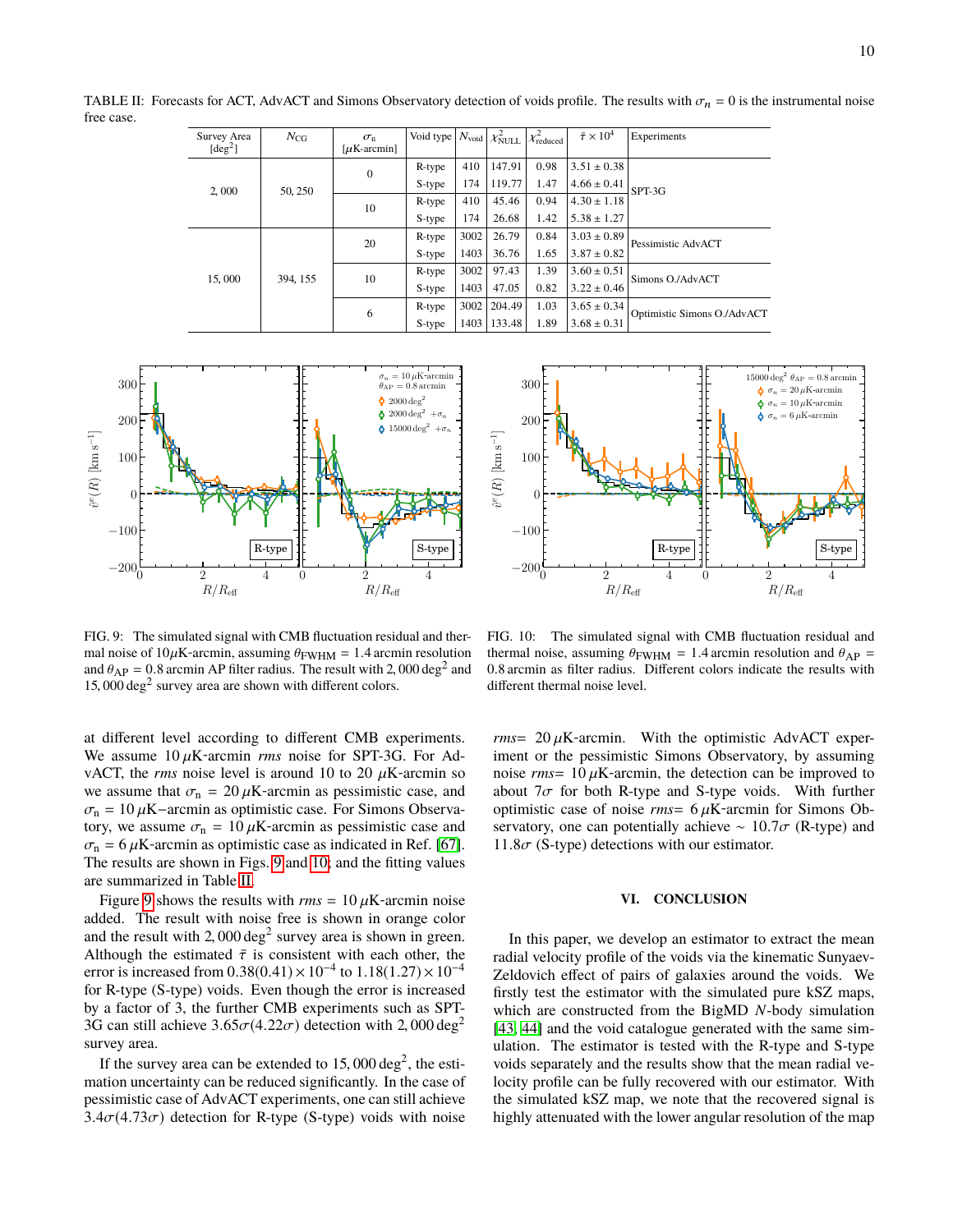or larger AP filter radius size, leading to the potential bias of optical depth.

We apply the estimator to the *Planck* 2D-ILC CMB map, with the LOWZ/CMASS galaxy and void catalogue. We conducted two statistics for the measured expansion profile of the void. One is the  $\chi^2_{\text{NULL}}$  for NULL detection, which is calculated as the data against the zero line; the other is the calculated as the data against the zero line; the other is the <sup>X</sup>reduced<br>the data and the best-fitting theoretical profile. For the R-<sup>2</sup><br>reduced which is calculated as the minimal  $\chi^2$  value between<br>reduced and the best-fitting theoretical profile. For the Rtype and S-type voids,  $\chi^2_{\text{NULL}}$  is calculated as 21.86 and 6.10<br>for the 2D-IIC man, which corresponds to the probability of for the 2D-ILC map, which corresponds to the probability of  $2.93 \times 10^{-6}$  and  $1.35 \times 10^{-2}$  of null detection. This suggests that the R-type and S-type voids are measured at 3.31 $\sigma$  and that the R-type and S-type voids are measured at  $3.31\sigma$  and  $1.75\sigma$  C.L. respectively.  $1.75\sigma$  C.L. respectively.<br>We also calculate the

We also calculate the  $\chi^2_{\text{reduced}}$  value as the minimal  $\chi^2$  of the weak value of the theoretical expansion profile. For the data with respect to the theoretical expansion profile. For R-type voids, the  $\chi^2_{\text{reduced}} = (0.33, 1.34, 1.19)$  with the DR12-<br>LOWZ DR12-CMASS and the combination of such two voids LOWZ, DR12-CMASS and the combination of such two voids catalogue, respectively. We have  $1.54\sigma$  measurement of the optical depth  $\bar{\tau}$  with LOWZ cataluge, 1.94 $\sigma$  with CMASS catalogue and  $2.68\sigma$  with the combination of such two catalogue. For the S-type voids, the measured  $\bar{\tau}$  value is still consistent with  $0$ .

We further investigate the effect of the CMB temperature fluctuation contamination, by adding simulated CMB map to the kSZ simulation map. The AP filter is applied to the simulated map. The results show that the CMB temperature fluctuation residual can increase the uncertainty of estimation and bias the results. The uncertainty and bias can be reduced with smaller angular size of AP filter and larger amount of voids

- <span id="page-10-0"></span>[1] R. A. Sunyaev and Y. B. Zeldovich, Comments on Astrophysics and Space Physics **4**, 173 (1972).
- <span id="page-10-1"></span>[2] R. A. Sunyaev and I. B. Zeldovich, Monthly Notices of the Royal Astronomical Society **190**, 413 (1980).
- <span id="page-10-2"></span>[3] N. Hand, G. E. Addison, E. Aubourg, N. Battaglia, E. S. Battistelli, D. Bizyaev, J. R. Bond, H. Brewington, J. Brinkmann, B. R. Brown, et al., Physical Review Letters **109**, 041101 (2012), 1203.4219.
- <span id="page-10-3"></span>[4] P. G. Ferreira, R. Juszkiewicz, H. A. Feldman, M. Davis, and A. H. Jaffe, Astrophysical Journal Letters **515**, L1 (1999), astroph/9812456.
- <span id="page-10-4"></span>[5] R. Juszkiewicz, P. G. Ferreira, H. A. Feldman, A. H. Jaffe, and M. Davis, Science **287**, 109 (2000), astro-ph/0001041.
- <span id="page-10-5"></span>[6] D. S. Swetz, P. A. R. Ade, M. Amiri, J.W. Appel, E. S. Battistelli, B. Burger, J. Chervenak, M. J. Devlin, S. R. Dicker, W. B. Doriese, et al., The Astrophysical Journal Supplement Series **194**, 41 (2011), 1007.0290.
- <span id="page-10-6"></span>[7] C. P. Ahn, R. Alexandroff, C. Allende Prieto, S. F. Anderson, T. Anderton, B. H. Andrews, É. Aubourg, S. Bailey, E. Balbinot, R. Barnes, et al., The Astrophysical Journal Supplement Series **203**, 21 (2012), 1207.7137.
- <span id="page-10-7"></span>[8] B. Soergel, S. Flender, K. T. Story, L. Bleem, T. Giannantonio, G. Efstathiou, E. Rykoff, B. A. Benson, T. Crawford, S. Dodelson, et al., Monthly Notices of the Royal Astronomical Society **461**, 3172 (2016), 1603.03904.
- <span id="page-10-8"></span>[9] F. De Bernardis, S. Aiola, E. M. Vavagiakis, N. Battaglia, M. D. Niemack, J. Beall, D. T. Becker, J. R. Bond, E. Calabrese,

samples.

Finally, we forecast the detection for a few future CMB experiments with higher angular resolution and lower thermal noise. Beside the CMB contamination, we further add the instrumental noise at different level. The forecasts show that, experiment like SPT-3G can obtain  $3.65\sigma(4.22\sigma)$  detection with 2,000 deg<sup>2</sup> survey area at  $rms=10 \mu$ K-arcmin; With 15,000 deg<sup>2</sup> survey area experiment like AdvACT can obtain 15, 000 deg<sup>2</sup> survey area, experiment like AdvACT can obtain  $3.4\sigma(4.73\sigma)$  detection for R-type (S-type) voids with noise  $3.4\sigma(4.73\sigma)$  detection for R-type (S-type) voids with noise *rms* = 20  $\mu$ K-arcmin; or about  $7\sigma$  for both R-type and S-type voids at noise level of  $rms = 10 \mu K$ -arcmin. Finally, in the case of  $rms = 6 \mu K$ -arcmin, which is the most optimistic case of Simons Observatory, one can achieve over  $10\sigma$  detection. Since the cosmic void is the most abundant structures of the large-scale Universe, our estimator opens a new window of probing dynamics of cosmic structures through the measurement of kinetic Sunyaev-Zeldovich effect.

#### **Acknowledgments**

We would like to thank Mathieu Remazeilles for supplying his *Planck* 2D-ILC map for this work and helpful discussion, and the useful discussion with Matthew Hilton and Anthony Walters. YZM would like to acknowledge the supports from National Research Foundation with grant no. 105925, 109577, 120378, and 120385, and National Science Foundation China with grant no. 11828301.

H. Cho, et al., Journal of Cosmology and Astroparticle Physics **3**, 008 (2017), 1607.02139.

- <span id="page-10-9"></span>[10] N. S. Sugiyama, T. Okumura, and D. N. Spergel, Monthly Notices of the Royal Astronomical Society **475**, 3764 (2018), 1705.07449.
- <span id="page-10-10"></span>[11] Y.-C. Li, Y.-Z. Ma, M. Remazeilles, and K. Moodley, Physical Review D **97**, 023514 (2018), 1710.10876.
- <span id="page-10-11"></span>[12] Planck Collaboration, P. A. R. Ade, N. Aghanim, M. Arnaud, M. Ashdown, E. Aubourg, J. Aumont, C. Baccigalupi, A. J. Banday, R. B. Barreiro, et al., Astronomy and Astrophysics **586**, A140 (2016), 1504.03339.
- <span id="page-10-12"></span>[13] C. Hernández-Monteagudo, Y.-Z. Ma, F. S. Kitaura, W. Wang, R. Génova-Santos, J. Macías-Pérez, and D. Herranz, Physical Review Letters **115**, 191301 (2015), 1504.04011.
- <span id="page-10-13"></span>[14] J. C. Hill, S. Ferraro, N. Battaglia, J. Liu, and D. N. Spergel, Physical Review Letters **117**, 051301 (2016), 1603.01608.
- <span id="page-10-14"></span>[15] S. Ferraro, J. C. Hill, N. Battaglia, J. Liu, and D. N. Spergel, Physical Review D **94**, 123526 (2016), 1605.02722.
- <span id="page-10-15"></span>[16] Planck Collaboration, N. Aghanim, Y. Akrami, M. Ashdown, J. Aumont, C. Baccigalupi, M. Ballardini, A. J. Banday, R. B. Barreiro, N. Bartolo, et al., ArXiv e-prints (2017), 1707.00132.
- <span id="page-10-16"></span>[17] E. J. Baxter, B. D. Sherwin, and S. Raghunathan, arXiv e-prints arXiv:1904.04199 (2019), 1904.04199.
- <span id="page-10-17"></span>[18] R. K. Sheth and R. van de Weygaert, Monthly Notices of the Royal Astronomical Society **350**, 517 (2004), astro-ph/0311260.
- <span id="page-10-18"></span>[19] M. C. Martino and R. K. Sheth, arXiv e-prints (2009), 0911.1829.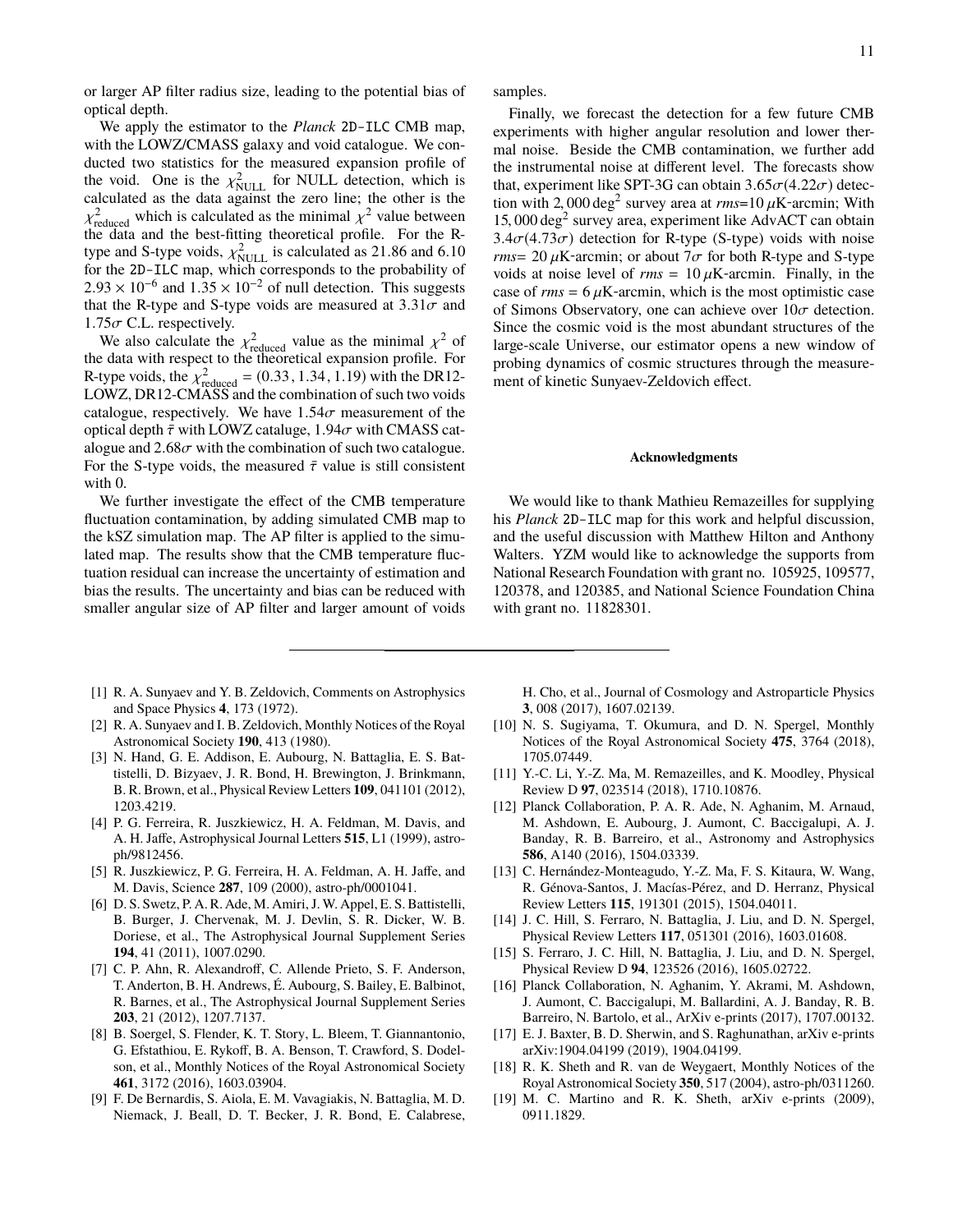- <span id="page-11-0"></span>[20] J. Clampitt, Y.-C. Cai, and B. Li, Monthly Notices of the Royal Astronomical Society **431**, 749 (2013), 1212.2216.
- <span id="page-11-1"></span>[21] Y.-C. Cai, N. Padilla, and B. Li, Monthly Notices of the Royal Astronomical Society **451**, 1036 (2015), 1410.1510.
- <span id="page-11-2"></span>[22] J. Dubinski, L. N. da Costa, D. S. Goldwirth, M. Lecar, and T. Piran, The Astrophysical Journal **410**, 458 (1993).
- <span id="page-11-3"></span>[23] R. K. Sheth, H. J. Mo, and G. Tormen, Monthly Notices of the Royal Astronomical Society **323**, 1 (2001), astro-ph/9907024.
- <span id="page-11-4"></span>[24] D. Tramonte, J. A. Rubiño-Martín, J. Betancort-Rijo, and C. Dalla Vecchia, Monthly Notices of the Royal Astronomical Society **467**, 3424 (2017), 1702.01788.
- <span id="page-11-5"></span>[25] N. Hamaus, P. M. Sutter, and B. D. Wandelt, Physical Review Letters **112**, 251302 (2014), 1403.5499.
- <span id="page-11-15"></span>[26] M. Cautun, Y.-C. Cai, and C. S. Frenk, Monthly Notices of the Royal Astronomical Society **457**, 2540 (2016), 1509.00010.
- <span id="page-11-16"></span>[27] V. Demchenko, Y.-C. Cai, C. Heymans, and J. A. Peacock, Monthly Notices of the Royal Astronomical Society **463**, 512 (2016), 1605.05286.
- <span id="page-11-6"></span>[28] E. Massara and R. K. Sheth, arXiv e-prints arXiv:1811.03132 (2018), 1811.03132.
- <span id="page-11-7"></span>[29] D. C. Pan, M. S. Vogeley, F. Hoyle, Y.-Y. Choi, and C. Park, Monthly Notices of the Royal Astronomical Society **421**, 926 (2012), 1103.4156.
- [30] P. M. Sutter, G. Lavaux, B. D. Wandelt, and D. H. Weinberg, The Astrophysical Journal **761**, 44 (2012), 1207.2524.
- <span id="page-11-29"></span>[31] S. Nadathur and S. Hotchkiss, Monthly Notices of the Royal Astronomical Society **440**, 1248 (2014), 1310.2791.
- <span id="page-11-8"></span>[32] Q. Mao, A. A. Berlind, R. J. Scherrer, M. C. Neyrinck, R. Scoccimarro, J. L. Tinker, C. K. McBride, and D. P. Schneider, The Astrophysical Journal **835**, 160 (2017), 1602.06306.
- <span id="page-11-9"></span>[33] L. Ceccarelli, D. Paz, M. Lares, N. Padilla, and D. G. Lambas, Monthly Notices of the Royal Astronomical Society **434**, 1435 (2013), 1306.5798.
- <span id="page-11-10"></span>[34] S. Raghunathan, S. Nadathur, B. D. Sherwin, and N. Whitehorn, arXiv e-prints arXiv:1911.08475 (2019), 1911.08475.
- <span id="page-11-11"></span>[35] D. Paz, M. Lares, L. Ceccarelli, N. Padilla, and D. G. Lambas, Monthly Notices of the Royal Astronomical Society **436**, 3480 (2013), 1306.5799.
- [36] Y.-C. Cai, A. Taylor, J. A. Peacock, and N. Padilla, Monthly Notices of the Royal Astronomical Society **462**, 2465 (2016), 1603.05184.
- <span id="page-11-17"></span>[37] A. Pisani, E. Massara, D. N. Spergel, D. Alonso, T. Baker, Y.-C. Cai, M. Cautun, C. Davies, V. Demchenko, O. Doré, et al., arXiv e-prints arXiv:1903.05161 (2019), 1903.05161.
- <span id="page-11-12"></span>[38] S. Nadathur, P. M. Carter, W. J. Percival, H. A. Winther, and J. E. Bautista, Physical Review D **100**, 023504 (2019), 1904.01030.
- <span id="page-11-13"></span>[39] Y.-C. Cai, M. Neyrinck, Q. Mao, J. A. Peacock, I. Szapudi, and A. A. Berlind, Monthly Notices of the Royal Astronomical Society **466**, 3364 (2017), 1609.00301.
- <span id="page-11-14"></span>[40] Planck Collaboration, P. A. R. Ade, N. Aghanim, M. Arnaud, M. Ashdown, J. Aumont, C. Baccigalupi, A. J. Banday, R. B. Barreiro, J. G. Bartlett, et al., Astronomy and Astrophysics **594**, A13 (2016), 1502.01589.
- <span id="page-11-18"></span>[41] Y.-C. Cai, N. Padilla, and B. Li, arXiv e-prints arXiv:1410.8355 (2014), 1410.8355.
- <span id="page-11-19"></span>[42] S. Nadathur, S. Hotchkiss, and R. Crittenden, Monthly Notices of the Royal Astronomical Society **467**, 4067 (2017), 1610.08382.
- <span id="page-11-20"></span>[43] A. Klypin, G. Yepes, S. Gottlöber, F. Prada, and S. Heß, Monthly Notices of the Royal Astronomical Society **457**, 4340 (2016), 1411.4001.
- <span id="page-11-21"></span>[44] F. Prada, A. A. Klypin, A. J. Cuesta, J. E. Betancort-Rijo, and J. Primack, Monthly Notices of the Royal Astronomical Society **423**, 3018 (2012), 1104.5130.
- <span id="page-11-22"></span>[45] V. Springel, Monthly Notices of the Royal Astronomical Society **364**, 1105 (2005), astro-ph/0505010.
- <span id="page-11-23"></span>[46] A. V. Kravtsov, A. A. Klypin, and A. M. Khokhlov, The Astrophysical Journal Supplement Series **111**, 73 (1997), astroph/9701195.
- <span id="page-11-24"></span>[47] S. Gottloeber and A. Klypin, ArXiv e-prints (2008), 0803.4343.
- <span id="page-11-25"></span>[48] A. Klypin and J. Holtzman, ArXiv Astrophysics e-prints (1997), astro-ph/9712217.
- <span id="page-11-26"></span>[49] K. Riebe, A. M. Partl, H. Enke, J. Forero-Romero, S. Gottlöber, A. Klypin, G. Lemson, F. Prada, J. R. Primack, M. Steinmetz, et al., Astronomische Nachrichten **334**, 691 (2013).
- <span id="page-11-27"></span>[50] Z. Zheng, A. L. Coil, and I. Zehavi, The Astrophysical Journal **667**, 760 (2007), astro-ph/0703457.
- <span id="page-11-28"></span>[51] M. C. Neyrinck, Monthly Notices of the Royal Astronomical Society **386**, 2101 (2008), 0712.3049.
- <span id="page-11-30"></span>[52] S. Nadathur, Monthly Notices of the Royal Astronomical Society **461**, 358 (2016), 1602.04752.
- <span id="page-11-31"></span>[53] E. Komatsu, K. M. Smith, J. Dunkley, C. L. Bennett, B. Gold, G. Hinshaw, N. Jarosik, D. Larson, M. R. Nolta, and L. Page, The Astrophysical Journal Supplement Series **192**, 18 (2011), 1001.4538.
- <span id="page-11-32"></span>[54] M. Remazeilles, J. Delabrouille, and J.-F. Cardoso, Monthly Notices of the Royal Astronomical Society **410**, 2481 (2011), 1006.5599.
- <span id="page-11-33"></span>[55] J. Delabrouille, J. F. Cardoso, M. Le Jeune, M. Betoule, G. Fay, and F. Guilloux, Astronomy and Astrophysics **493**, 835 (2009), 0807.0773.
- <span id="page-11-34"></span>[56] S. Basak and J. Delabrouille, Monthly Notices of the Royal Astronomical Society **419**, 1163 (2012), 1106.5383.
- <span id="page-11-35"></span>[57] Planck Collaboration, Y. Akrami, M. Ashdown, J. Aumont, C. Baccigalupi, M. Ballardini, A. J. Band ay, R. B. Barreiro, N. Bartolo, S. Basak, et al., arXiv e-prints arXiv:1807.06208 (2018), 1807.06208.
- <span id="page-11-36"></span>[58] J.-F. Cardoso, M. Martin, J. Delabrouille, M. Betoule, and G. Patanchon, arXiv e-prints arXiv:0803.1814 (2008), 0803.1814.
- <span id="page-11-37"></span>[59] B. Reid, S. Ho, N. Padmanabhan, W. J. Percival, J. Tinker, R. Tojeiro, M. White, D. J. Eisenstein, C. Maraston, A. J. Ross, et al., Monthly Notices of the Royal Astronomical Society **455**, 1553 (2016), 1509.06529.
- <span id="page-11-38"></span>[60] Planck Collaboration, P. A. R. Ade, N. Aghanim, M. Arnaud, M. Ashdown, E. Aubourg, J. Aumont, C. Baccigalupi, A. J. Banday, R. B. Barreiro, et al., Astronomy and Astrophysics **586**, A140 (2016), 1504.03339.
- <span id="page-11-39"></span>[61] J. Hartlap, P. Simon, and P. Schneider, Astronomy and Astrophysics **464**, 399 (2007), astro-ph/0608064.
- <span id="page-11-40"></span>[62] B. A. Benson, P. A. R. Ade, Z. Ahmed, S. W. Allen, K. Arnold, J. E. Austermann, A. N. Bender, L. E. Bleem, J. E. Carlstrom, C. L. Chang, et al., in *Millimeter, Submillimeter, and Far-Infrared Detectors and Instrumentation for Astronomy VII* (2014), vol. 9153 of *Society of Photo-Optical Instrumentation Engineers (SPIE) Conference Series*, p. 91531P, 1407.2973.
- <span id="page-11-41"></span>[63] M. Hilton, M. Hasselfield, C. Sifón, N. Battaglia, S. Aiola, V. Bharadwaj, J. R. Bond, S. K. Choi, D. Crichton, R. Datta, et al., The Astrophysical Journal Supplement Series **235**, 20 (2018), 1709.05600.
- <span id="page-11-42"></span>[64] B. A. Benson, P. A. R. Ade, Z. Ahmed, S. W. Allen, K. Arnold, J. E. Austermann, A. N. Bender, L. E. Bleem, J. E. Carlstrom, C. L. Chang, et al., in *Millimeter, Submillimeter, and Far-Infrared Detectors and Instrumentation for Astronomy VII* (2014), vol. 9153 of *Proceedings of the SPIE*, p. 91531P, 1407.2973.
- [65] A. Suzuki, P. Ade, Y. Akiba, C. Aleman, K. Arnold, C. Baccigalupi, B. Barch, D. Barron, A. Bender, D. Boettger, et al., Jour-